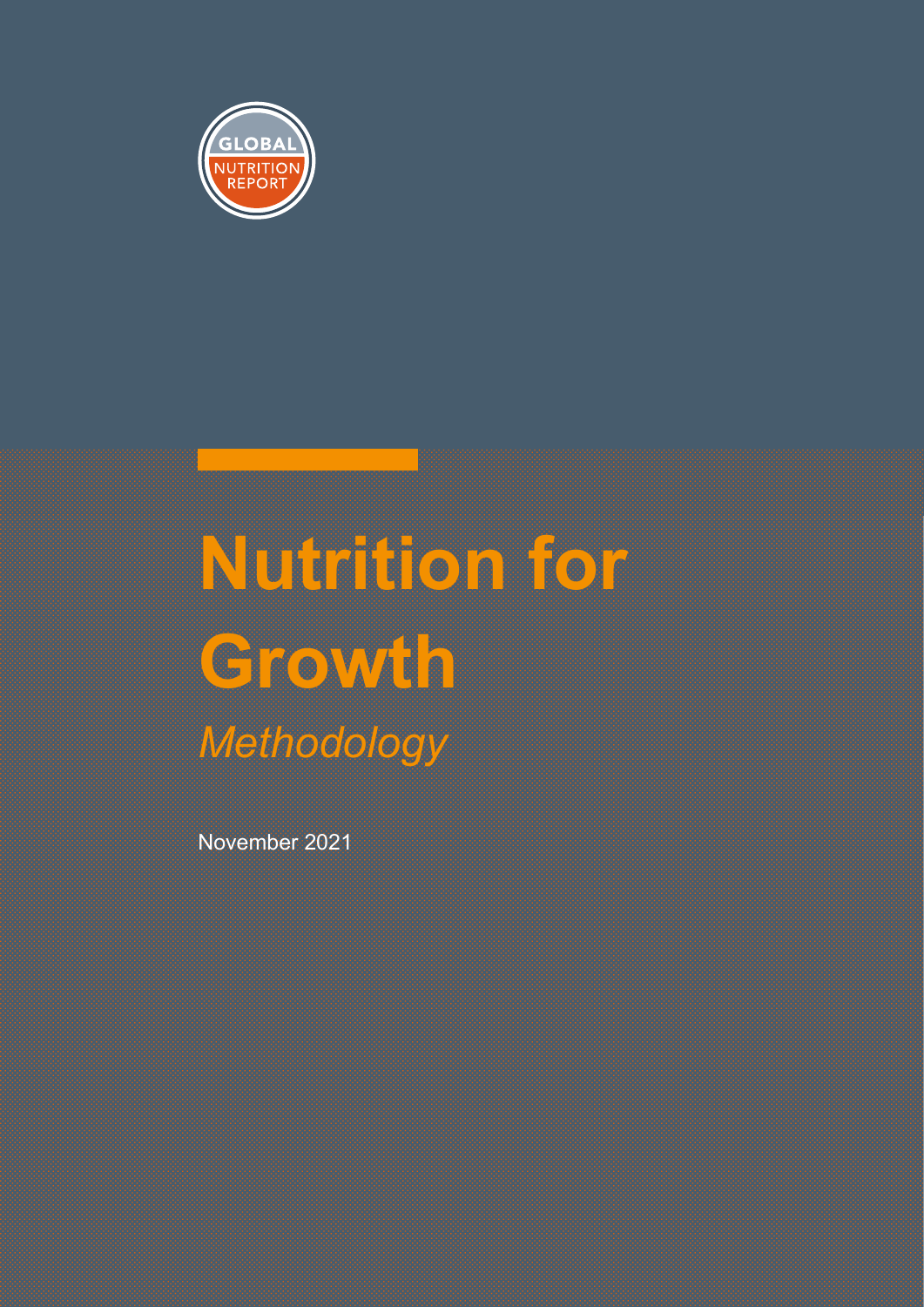### **Contents**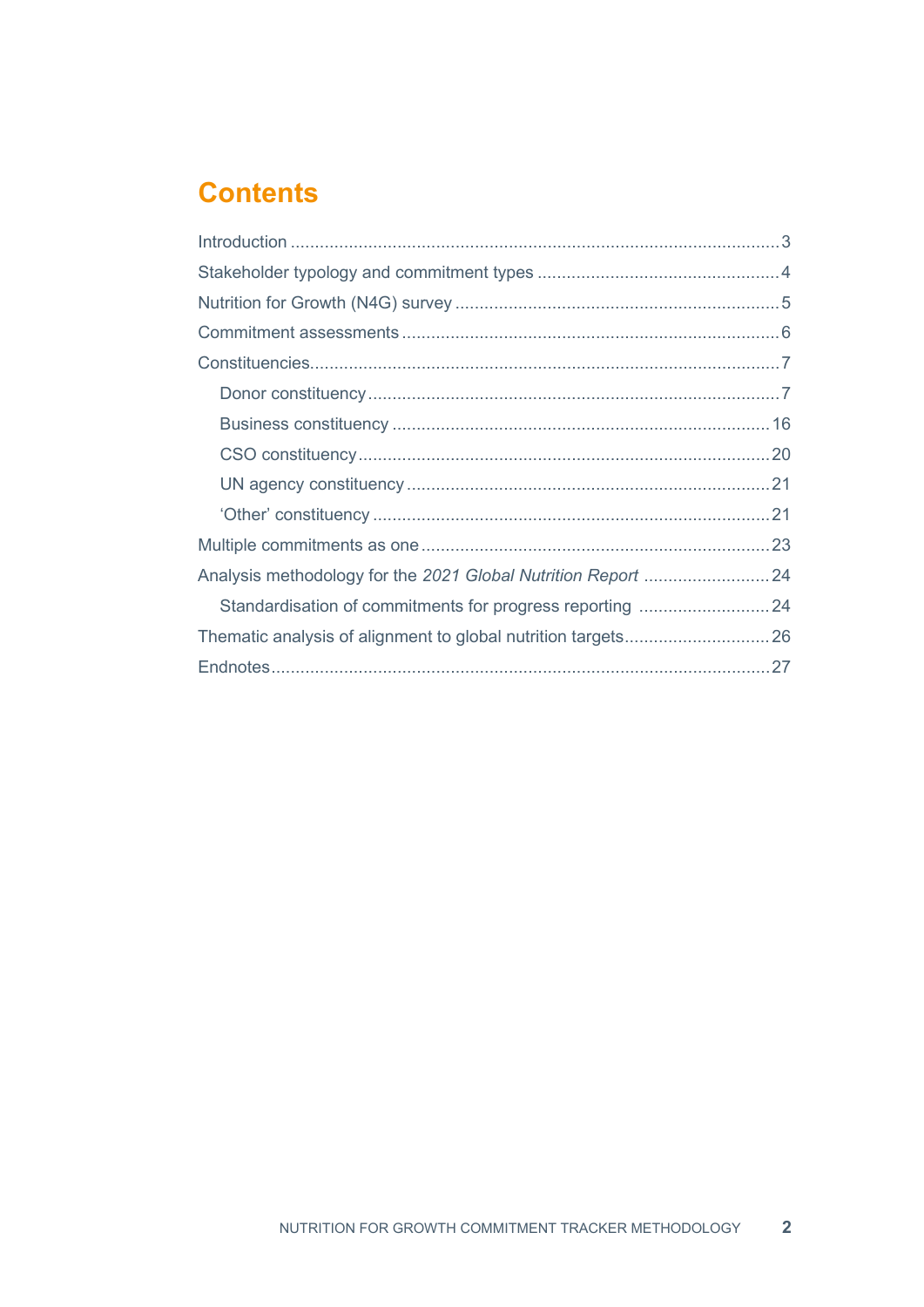## <span id="page-2-0"></span>**Introduction**

The Global Nutrition Report has been bringing together and analysing the best available data on nutrition since 2014. We were born out of the first Nutrition for Growth (N4G) Summit and continue to provide the evidence needed to drive action to end malnutrition in all its forms.

Our N4G Commitment Tracker provides the latest data on progress towards N4G commitments. You can search our interactive tracker to find out who is making progress towards commitments – and where more action is needed. This makes it an important resource for anyone who needs evidence to shape stronger commitments on nutrition.

The Global Nutrition Report (GNR) tracks and monitors progress against the commitments that stakeholders<sup>[1](#page-26-1)</sup> have made, either at the London 2013 N4G Summit or the Milan 2017 N4G Summit, or, outside of these summits.

This methodology outlines the approach used in the GNR for assessing N4G commitments based on the N4G Compact<sup>[2](#page-26-2)</sup> and the N4G survey.

This methodology will detail the types of stakeholders that made commitments, and the 'constituencies' that these can be grouped into. Within each constituency, there are different types of commitment that can be made. The methodology will then detail, for each commitment type, the 'ingredients' that are needed to perform an assessment, and the corresponding assessment process.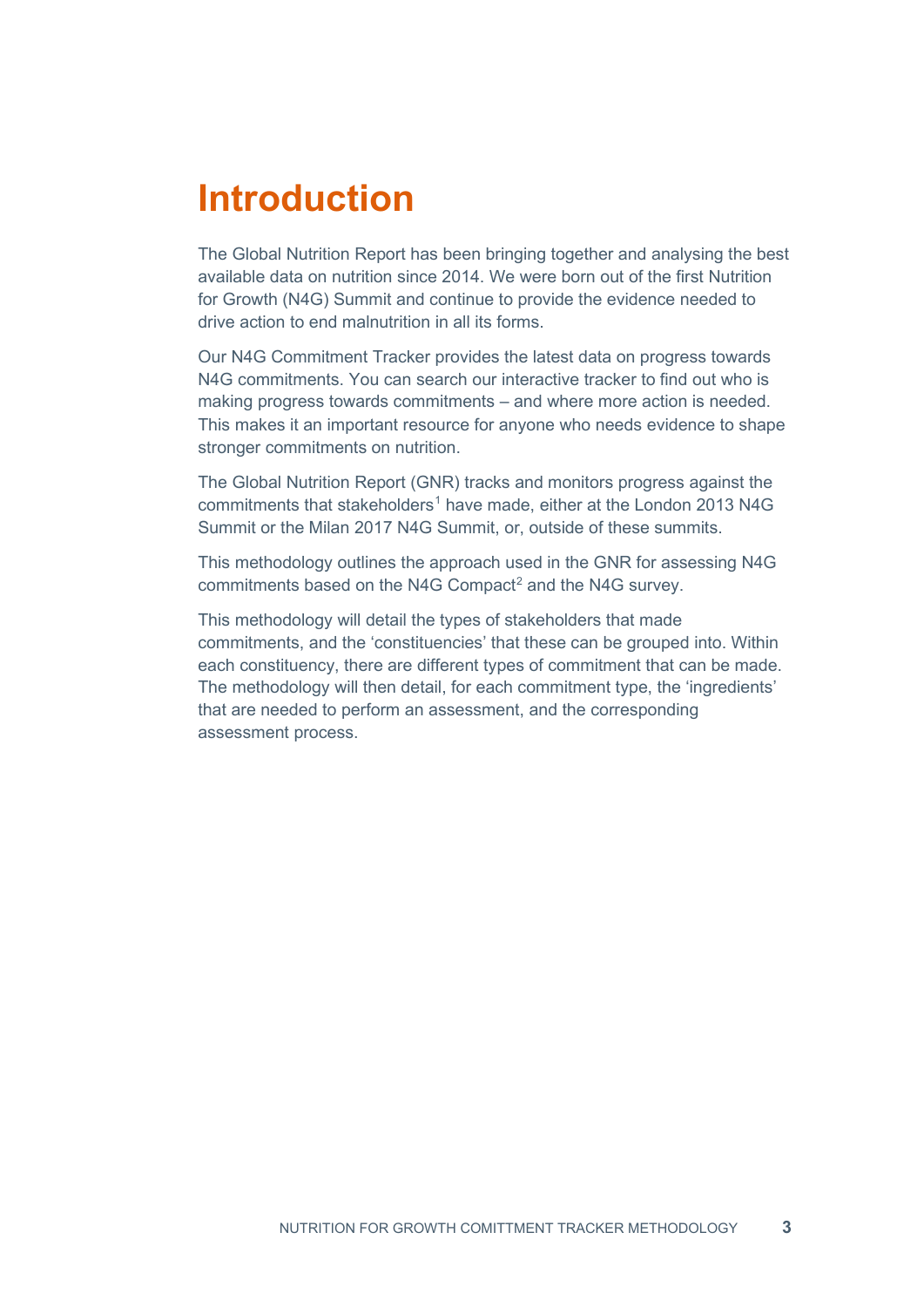# <span id="page-3-0"></span>**Stakeholder typology and commitment types**

Stakeholders are broadly classified into different constituencies: business, country, donor, civil society organisation (CSO), UN agency and 'Other'. These classifications were all established following the N4G 2013 summit in London and are used consistently to date. Within each constituency, the following types of commitment were made.

### **Table 1. Commitment type by constituency**

| <b>BUSINESS</b> | <b>COUNTRY</b> | <b>DONOR</b>  | <b>CSO</b>    | <b>UN</b><br><b>AGENCY</b> | <b>OTHER</b> |
|-----------------|----------------|---------------|---------------|----------------------------|--------------|
| Workforce       | Impact         | Financial     | Financial     | Commitment                 | Commitment   |
| Non-workforce   | Financial      | Non-financial | Non-financial |                            |              |
|                 | Policy         |               |               |                            |              |
|                 | Program        |               |               |                            |              |

Note: 'Other' includes organisations that did not fit the other constituencies such as Grand Challenges Canada, CABI, CGIAR and GAIN.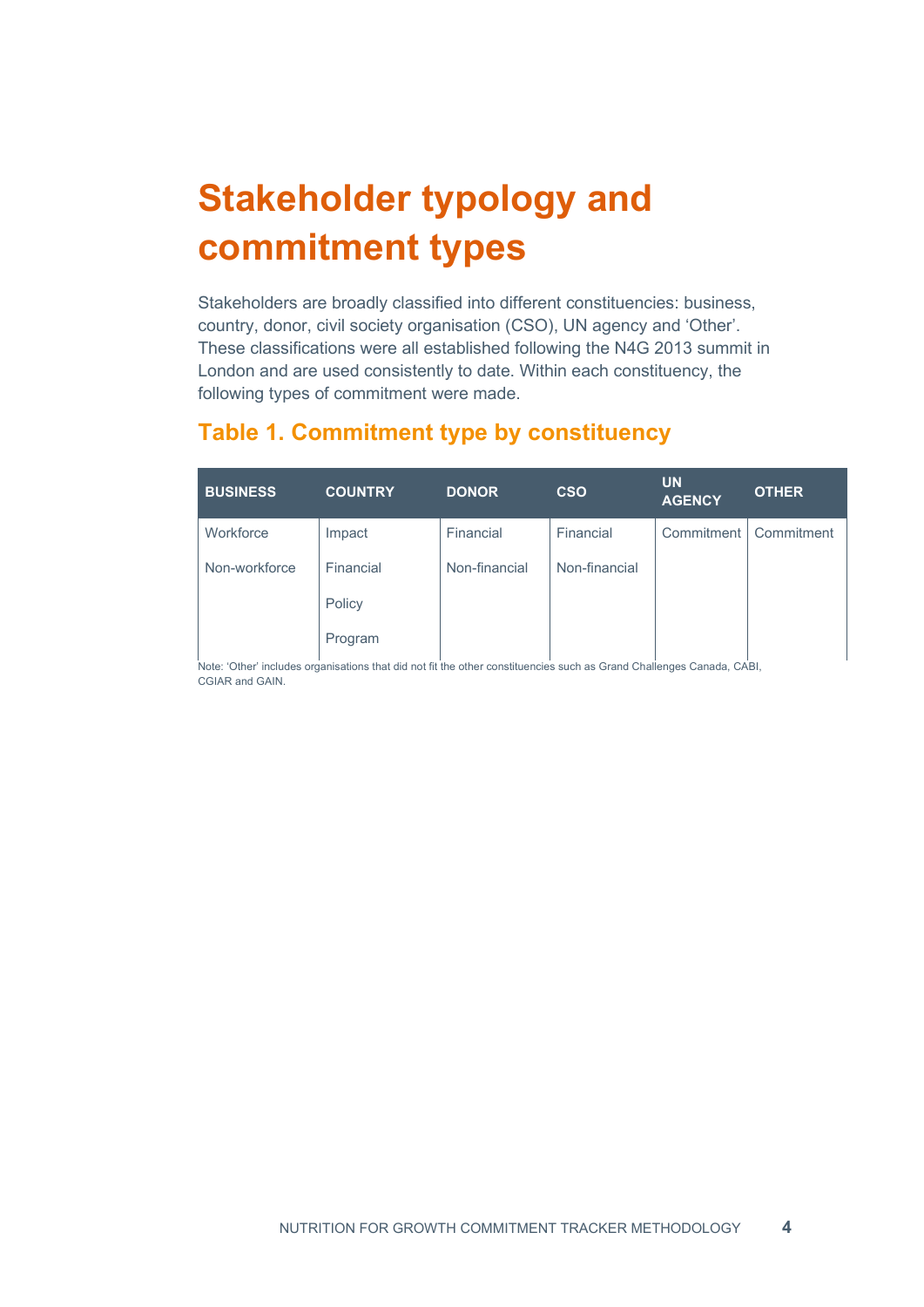# <span id="page-4-0"></span>**Nutrition for Growth (N4G) survey**

All stakeholders are invited to take part in the N4G survey and report recent progress against their N4G commitments. This information is self-reported. As different information is required for each constituency and commitment type, the survey includes different questions for each constituency.

The GNR team email contacts at each stakeholder with a link to a Google Form survey [\(https://forms.gle/3UjAUrre6JwqcVDy9\)](https://forms.gle/3UjAUrre6JwqcVDy9), and a static template in Excel. Responses are monitored and managed using the [n4g@globalnutrtionreport.org](mailto:n4g@globalnutrtionreport.org) email address.

Data and information are extracted from the responses and stored in a spreadsheet.

Respondents are marked as 'no response' if the GNR team do not receive a response where data is clearly mapped to commitments, either as a reply to the original email or to a subsequent follow-up email. Individual commitments can also be marked as 'no response' if there is no reference to it in the reported progress. Respondents are also marked as 'no response' if no suitable contact is available.

Non-English responses are translated and returned to the respondent for their approval prior to publication.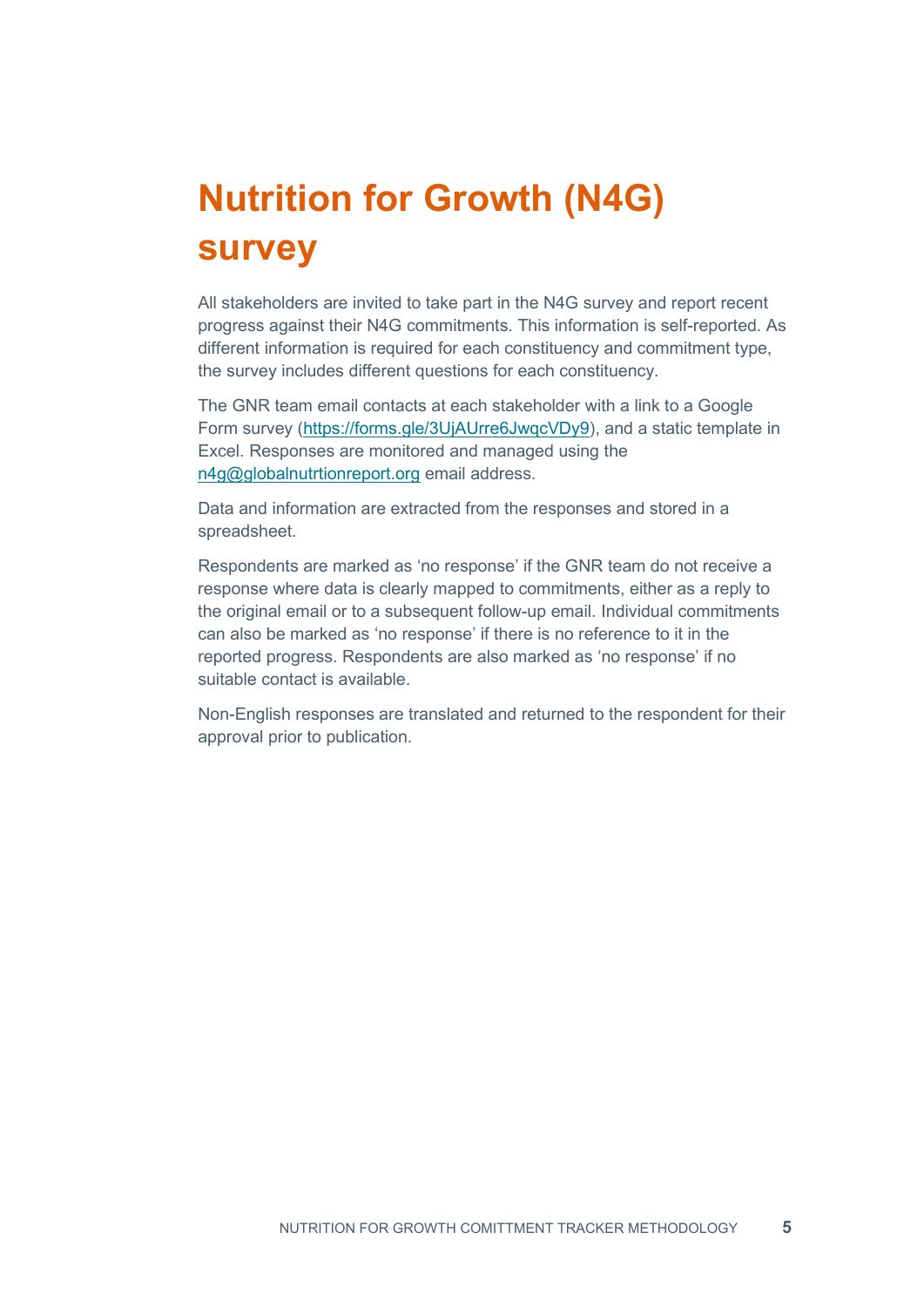### <span id="page-5-0"></span>**Commitment assessments**

All assessments are performed by GNR staff using standardised protocols and extraction templates (in Excel). To ensure consistency in the assessments, one researcher performs all assessments, and a second researcher independently reviews 20% of the assessments at random. Any discrepancies are resolved through mutual discussion until both researchers reach 100% agreement.

In the case where commitments have been assessed as reached in prior N4G surveys, this result is carried forward even if the stakeholder did not submit a response for that particular commitment. If the stakeholder did submit a response for a commitment previously assessed as reached, we published the reported progress and kept the assessment as 'reached'.

Assessments, once complete, are emailed back to the respondents for their information. They have the right to an explanation of the assessment, and they may withdraw their data if they wish at any point.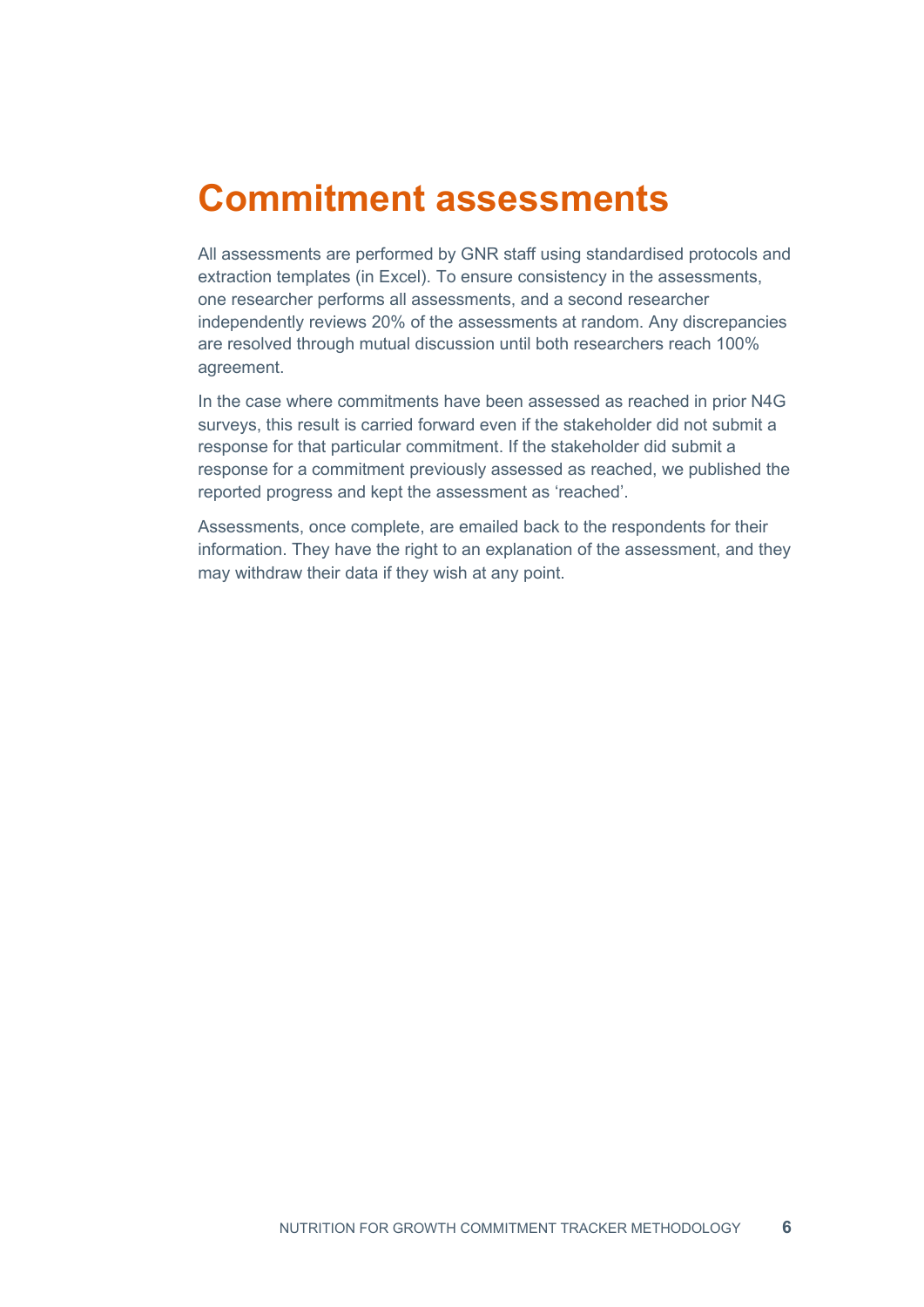# <span id="page-6-0"></span>**Constituencies**

### <span id="page-6-1"></span>**Donor constituency**

Donor stakeholders committed "to support countries as they reinforce and implement national nutrition plans, through mobilizing and aligning international resources, empowering country-led coordination arrangements to support the effective delivery of resources, and facilitating mutual learning and promoting South-South knowledge sharing and technical assistance."[3](#page-26-3) This took the form of financial and non-financial commitments, each of which have a different assessment approach based on different assessment ingredients. Donors, as all other constituencies, are assessed against the original intent of their commitments.

There is also an example in this constituency of multiple stakeholders to a single commitment − CIFF and Save the Children jointly made a 2013 nonfinancial commitment. In this case, respondents are put in touch with each other and asked to submit a joint response. This data is then confirmed as accurate with both organisations, to ensure a joint sign-off.

#### **Donor: Financial commitments**

Donors made a commitment to finance a particular amount of nutrition-related activities. These can take the form of either financial commitments or disbursements, depending on what is specified in the N4G commitment. This is explained further in the ingredients and assessment sections that follow.

#### *Ingredients*

For the 2021 N4G cycle, respondents are asked to provide financial data for the 2019 calendar year from 1 January 2019 through to 31 December 2019.

The following ingredients are used to perform the progress assessment, including reasoned assumptions and actions when these are unspecified or unclear:

#### **A. Original commitment (from Compact)**

- **1. Indicator of financial declaration**
	- i. The indicators classify the original financial declaration as a commitment (legal obligation to allocate funds) or disbursement (the actual release of funds), which determine the basis for the assessment as intended in the original Compact. Financial N4G commitments from donors pledge to disburse – or in some cases, commit – a specific fund. The specificity of the original wording is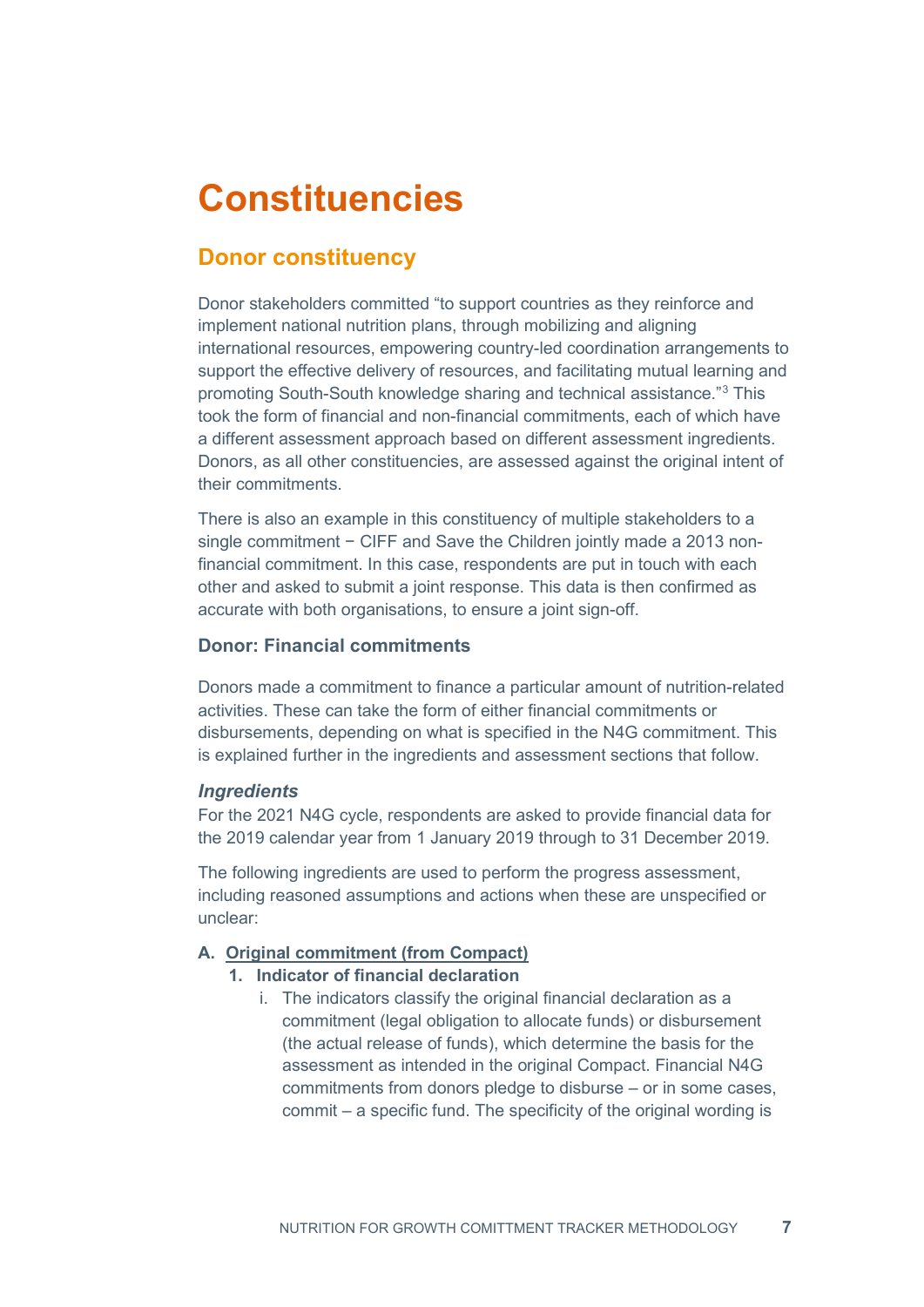crucial in determining whether a commitment or disbursement was made. For example, "will commit" suggests a commitment while "will spend" suggests a disbursement.

ii. If the original wording was unclear, unspecified or contradictory (e.g. different for nutrition-specific vs nutrition-sensitive intervention), this is clarified with the respondent and updated accordingly. Any such change is clearly denoted on the donor's N4G profile.

#### **2. Amount of total financial commitments or disbursements, for the funding period**

- i. The exact total amount in the reported currency and decimal place accuracy (current prices). If reported separately for nutritionsensitive and nutrition-specific interventions, then these are summed to derive the total amount of financial commitments.
- ii. If missing, no assessment can be performed (and is clearly denoted in the basis for assessment field on the donor's GNR profile).

#### **3. Funding period (start and end date)**

- i. Based on the exact start and end date of the funding period as reported. If calendar months were not provided, then the start was assumed as 1 January of the calendar year following the year of commitment. This is because annual data for the reported year of commitment will include activities that have taken place before the commitment was made, and is therefore not representative of the actions of the commitment. The end date is assumed as 31 December of the reported end year. Calendar months are converted to years by dividing by 12.
- ii. There are no cases where the start date is not reported. If the end date is not reported:
	- For financial declarations made at the 2013 London N4G Summit, the end date is assumed to 31 December 2020, respectively.
	- For those made at the 2017 Milan N4G summit or outside of the summits, respondents are contacted to request an end date. If this is confirmed to be ongoing, the GNR is unable to make an assessment on the pace of progress in lieu of an actual end date, and so the stakeholder is assessed as 'on course' if they report any relevant commitments or disbursements. No such cases are currently identified.
- **4. Average amount of total financial commitments or disbursements, annual**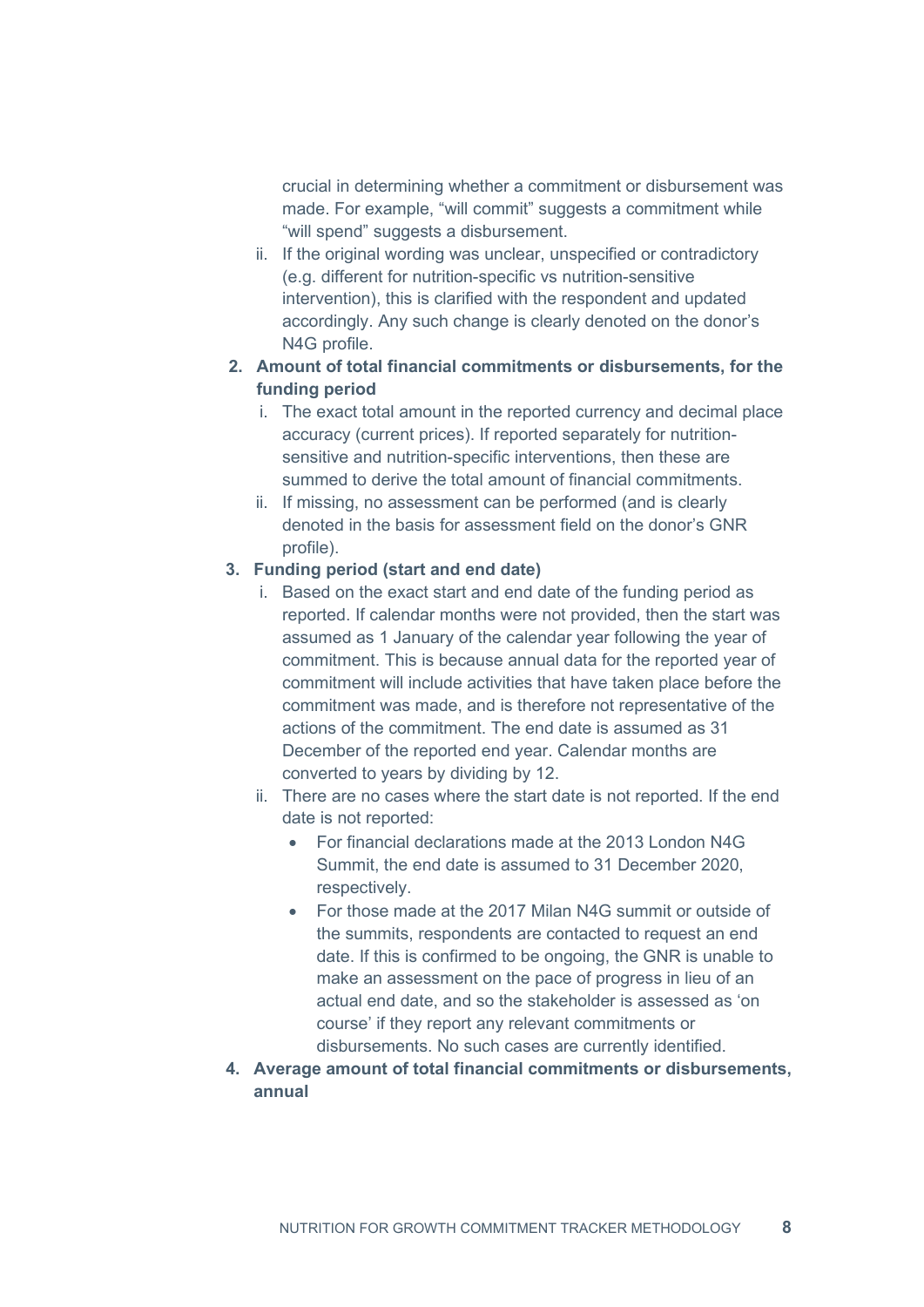i. The total amount (A2) is divided by the duration of the funding period in years (A3) to derive the required average annual commitment or disbursement.

#### **5. Progress period, to date**

- i. The total number of years between the funding period start date (derived from A3) and the latest N4G survey data end date (for this year's assessment this is 31 December 2019).
- ii. If the funding period end date has already passed (progress period > funding period), this is clearly denoted in the basis for assessment field, and N4G survey continues to collect data to perform an assessment. The stakeholder can be assessed as having 'reached commitment' (see assessment section below for criteria); the GNR denotes in the basis for assessment field if this has been achieved outside the original funding period. If the commitment or disbursement has not been reached, then it is assessed as 'off course'.

#### **6. Cumulative 'expected' amount of financial commitments or disbursements, for the progress period**

- i. The average annual amount of financial commitment or disbursement (A4) multiplied by progress period to date in calendar years, or months where applicable (A5).
- ii. The GNR therefore assumes a linear rate of progress, unless the stakeholder clearly specifies otherwise.

#### **B. Data on progress (from N4G surveys)**

#### **1. Amount of latest total financial commitments, annual (2019)**

- i. The exact total amount in the reported currency and decimal place accuracy (in current prices). If the reported currency does not match the one of the original Compact, then it is converted using exchange rates to match the currency of the original Compact, and the source and date of download is provided. If the decimal place accuracy varies, then it is also matched to the one of the original Compact.
- ii. Nutrition-sensitive and nutrition-specific interventions are summed to derive the total amount of financial commitments.
- iii. If missing but the stakeholder has responded to the survey with non-numeric data or with data unrelated to nutrition, this is assessed as 'not clear'.
- iv. If missing due to a non-response, the assessment is 'no response'.
- **2. Amount of latest total financial disbursements, annual (2019)**
	- i. Same principles as above, but for disbursements.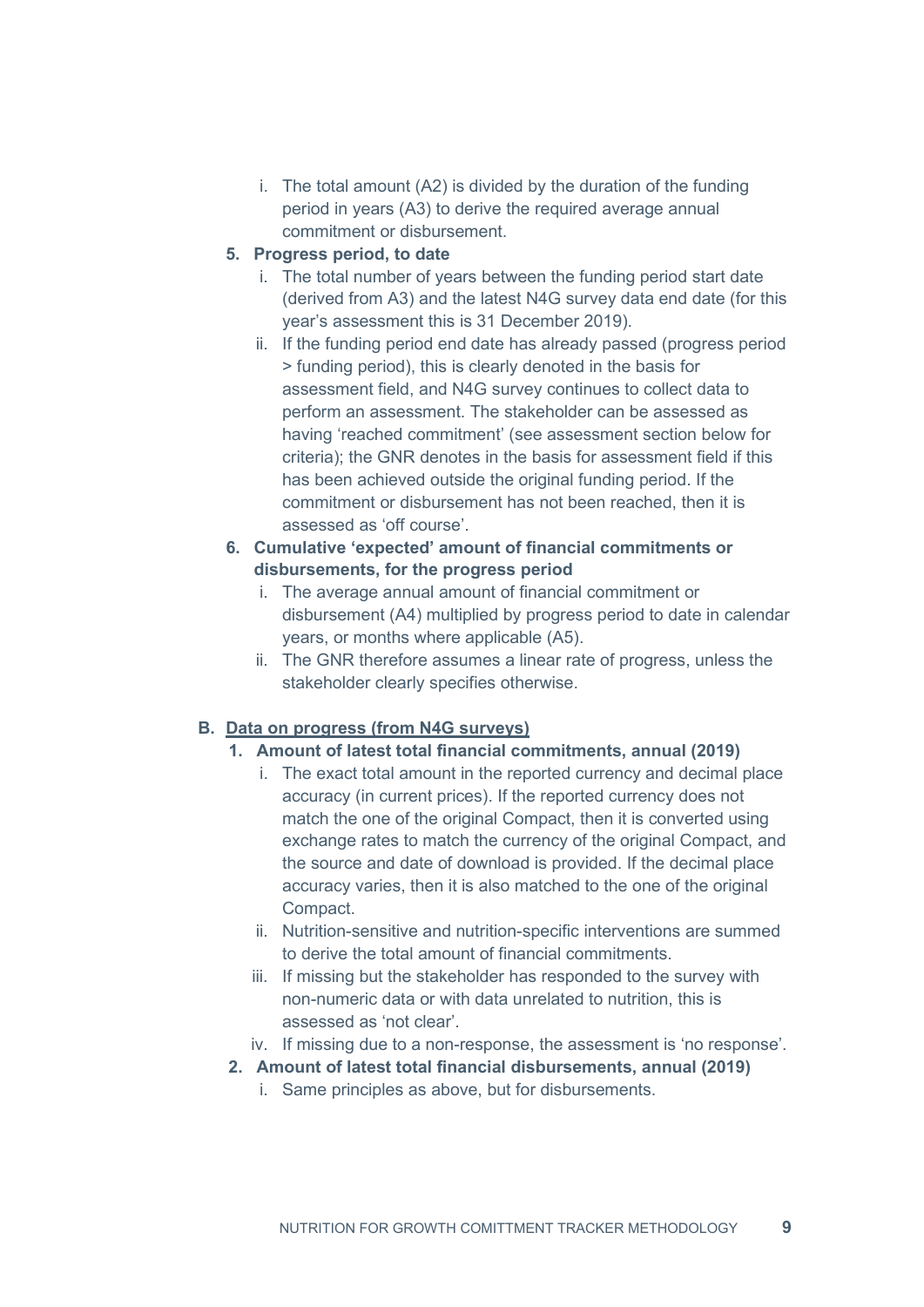#### **3. Amount of previous total financial commitments, sum (earliest available from 2014−2018)**

- i. As reported in previous N4G surveys (nutrition-sensitive plus nutrition-specific), matching the reported currency and decimal place accuracy of the original Compact. The earliest available year matches the start date of the funding period, with the start of the N4G survey data collection period being 2014. The endpoint corresponds to previous year before the latest N4G survey (in this case, 2018). This amount corresponds to the cumulative financial commitments prior to the latest N4G survey.
- ii. If missing for all previous years, then the assessment is performed on an annual vs cumulative comparison: A4 is compared to B1. This is assessed as 'on course' if B1 is greater than or within 0.5% of A4, and 'off course' if not. If the funding period end date has passed, the same approach is taken, but the GNR denotes in the basis for assessment field if this has been achieved outside the original funding period.
- iii. If missing for any of the prior years, but the sum of all available prior years is greater than or within 0.5% of A2, then the assessment is 'reached commitment' (further denoting whether reached outside the funding period).
- iv. If missing for any of the prior years, but the sum of all available prior years is less than A2 (and beyond the 0.5% threshold), A4 is compared to each available year (prior and latest). If for at least half of all available years (each assessed separately) this is within 0.5% or greater of A4 then the whole assessment is 'on course'. 'Off course' is when less than half of the available years meet this criteria.
- **4. Amount of previous total financial disbursements, sum (earliest available 2014−2018)**
	- i. Same principles as above, but for disbursements.
- **5. Cumulative 'actual' amount of total financial commitments, for the progress period**
	- i. The sum of all reported total financial commitments to date (B1 and B3).
- **6. Cumulative 'actual' amount of total financial disbursements, for the progress period**
	- i. The sum of all reported total financial disbursements to date (B2 and B4).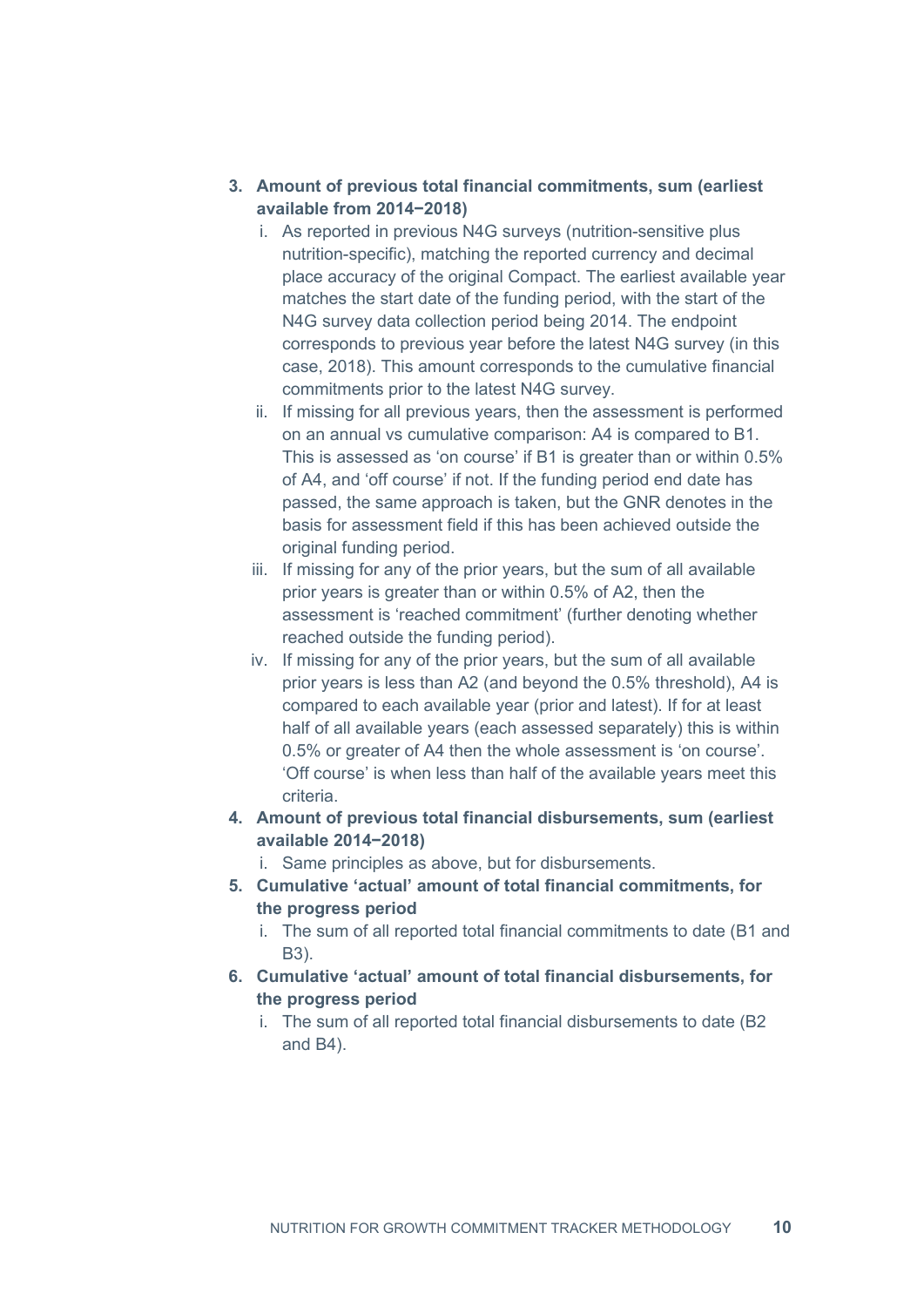#### *Progress assessment*

To perform the progress assessment, the cumulative 'expected' amount of total financial commitments to date (A6) is compared against the cumulative 'actual' amount of total financial declarations to date (B5 if commitments, B6 if disbursements). An exception has been noted above when the assessment is based on an annual comparison (B3, B4).

The progress assessment can be classified as:

| <b>1. REACHED</b>                                                                                                                                                                |                                               |  |  |  |
|----------------------------------------------------------------------------------------------------------------------------------------------------------------------------------|-----------------------------------------------|--|--|--|
| a. If commitment:                                                                                                                                                                | when B5 is greater than or within 0.5%* of A2 |  |  |  |
| b. If disbursement:                                                                                                                                                              | when B6 is greater than or within 0.5% of A2  |  |  |  |
| Further denoting on the 'basis for assessment section' if reached outside the specified<br>funding period.<br>*The sensitivity of this threshold is assessed on an annual basis. |                                               |  |  |  |
| 2. ON COURSE                                                                                                                                                                     |                                               |  |  |  |
| a. If commitment:                                                                                                                                                                | when B5 is greater than or within 0.5% of A6  |  |  |  |
| b. If disbursement:                                                                                                                                                              | when B6 is greater than or within 0.5% of A6  |  |  |  |
| <b>3. OFF COURSE</b>                                                                                                                                                             |                                               |  |  |  |
| a. If commitment:                                                                                                                                                                | when B5 is less than A6 (and not on course)   |  |  |  |
| b. If disbursement:                                                                                                                                                              | when B6 is less than A6 (and not on course)   |  |  |  |
| <b>4. NOT CLEAR</b>                                                                                                                                                              |                                               |  |  |  |
| a. If the submitted information for B1-B4 is not non-numeric, or is financial information that<br>is not nutrition-related.                                                      |                                               |  |  |  |

#### **5. NO RESPONSE**

a. If the stakeholder has not partaken in the survey, and therefore there is no information available in any form for B1−B4.

#### **Donor: Non-financial commitments**

Donors also make non-financial commitments that are less specific and more open-ended than financial ones. As such the assessment is dependent on the level of detail provided by the respondents. These assessments, and indeed all, are assessed independently by multiple GNR assessors, and discrepancies resolved through mutual discussion.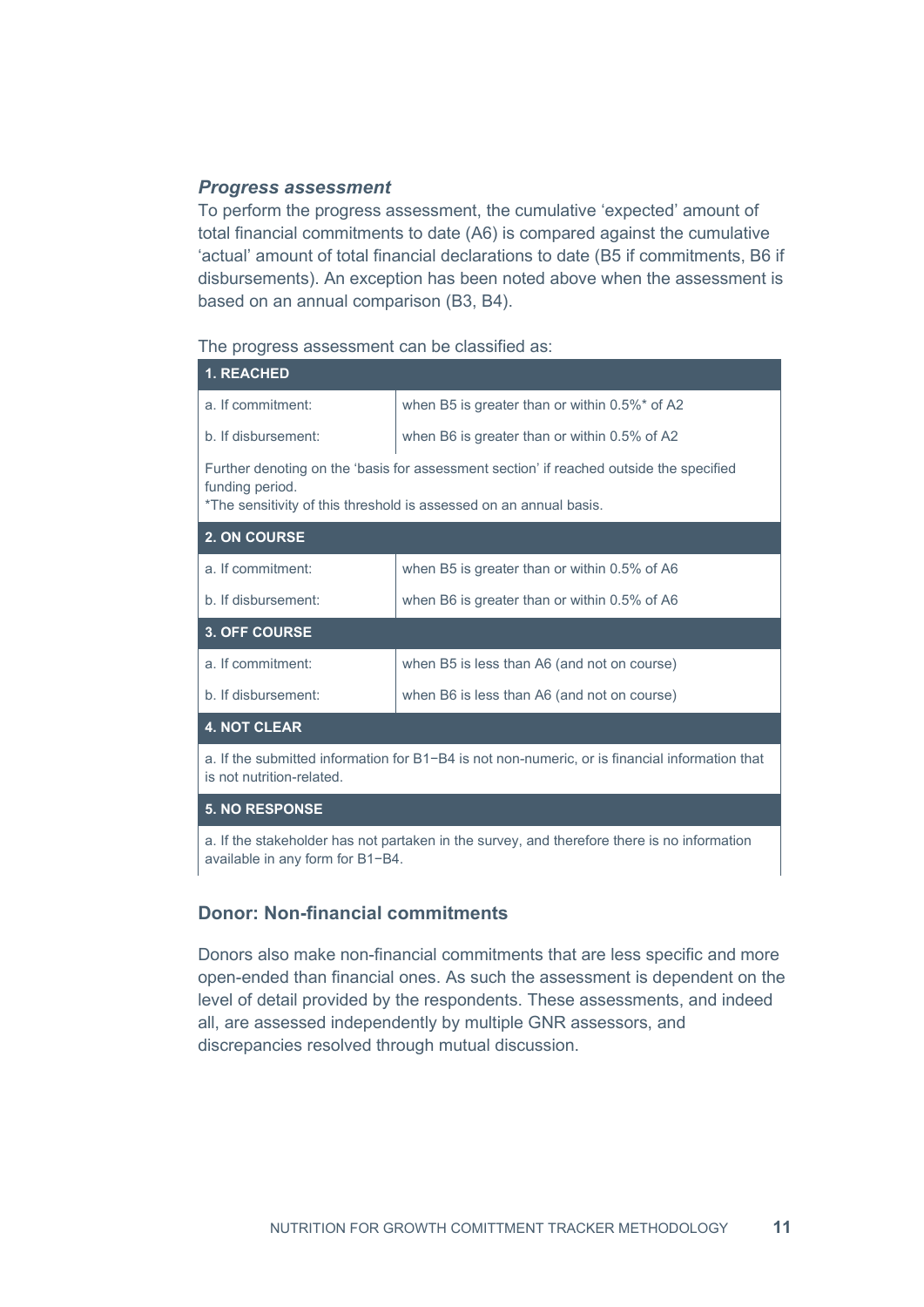#### *Ingredients*

For the 2021 N4G cycle, respondents are asked to provide data from 1 June 2020–31 May 2021.

The following ingredients are derived to perform a progress assessment, including reasoned assumptions and actions when these are unspecified or unclear:

#### **C. Original commitment (from Compact)**

#### **1. A measurable target**

- i. The goal of the commitment is a target that can be measured. These can be based on a continuous variable (e.g. value) or have a broader wording that reflects a binary variable that can be measured.
	- 1. Example of continuous variables:

France, 2013 non-financial: "France puts emphasis on nutrition programs in the framework of its food assistance (up to 50% of the allocated amount)." In this case, the measurable target is the percentage of the food assistance budget allocated to nutrition programs, hence it can be assessed as a continuous variable.

2. Example of binary variables:

Benin, 2013 policy: "Develop a strategy for resource mobilization to implement the new national plan (Panar)". In this case the measurable target is whether Benin has developed this strategy or not, hence it can be described as binary.

ii. If missing, the commitment is 'not assessable'.

#### **2. Commitment period (start and end date)**

- i. The period over which the commitment will take place, based on:
	- 1. The exact period start and end date as reported. If calendar months were not provided, then the start date is assumed as the 1st of the month following the summit at which the commitment was made. The London 2013 summit took place in June, and so the start date is assumed to be 1 July 2013. For commitments made outside of summits, the start date is assumed to be 1 January of the reported start year. The end date is assumed as 31 December of the reported end year. Years are converted to calendar months by dividing by 12.
	- 2. The overall period as reported (e.g. BMGF, 2013 non-financial: "over the next 5 years"). Here, the start date is assumed to be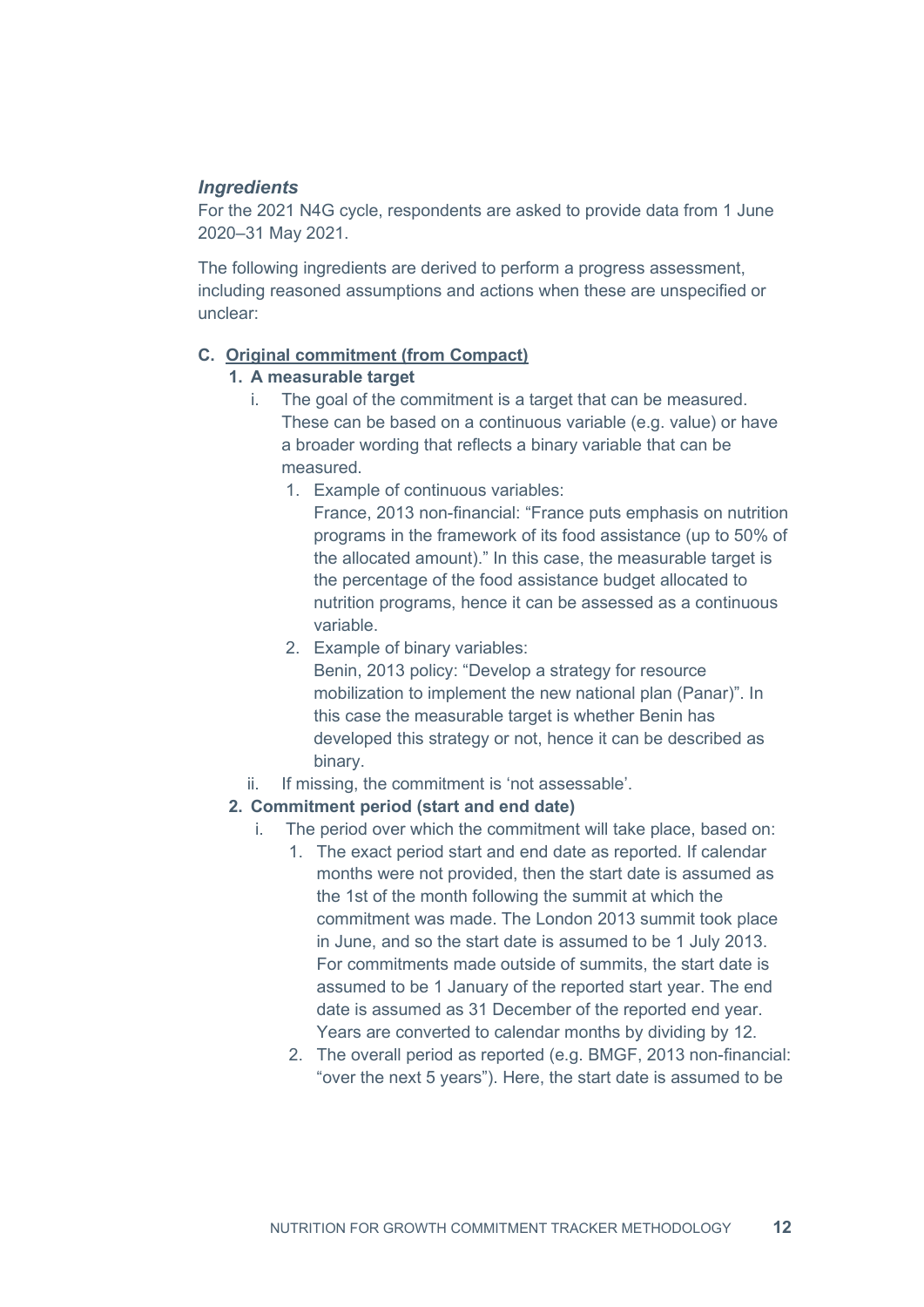1 July 2013. The end date is assumed to be 31 December 2017 based on the number of years specified.

- ii. As mentioned above, if the start date is missing it is assumed to be the month following the relevant summit. In the case of commitments made outside of the summits, the respondent is asked to provide the start date. However, there are currently no cases of this.
- iii. If the end date is missing, the commitment is assumed to be ongoing.

#### *Additional ingredients specific to continuous variables (from Compact)*

#### **3. A baseline**

- i. For the same indicator used to measure progress, the baseline is the value of the measurable target/indicator at the start date.
- ii. If missing but the reported progress shows that the target has been met (or is being met, in the case of an ongoing commitment), then the commitment is 'reached' (or 'on course' for an ongoing commitment). If missing and the reported progress shows insufficient evidence against the measurable target that the commitment has been met, the commitment is 'not assessable'.
	- 1. For instance, for France's 2013 non-financial commitment, it would be necessary to know the percentage of the budget allocated to nutrition in 2013, to be able to assess whether the latest progress represents an improvement on this. In practice, France's reported progress reads "France continues to allocate each year half of its food assistance budget to nutrition programs". This shows that they are continuing to meet the measurable target of their commitment (as it is an ongoing commitment) and so they are assessed as 'on course'.

#### **4. Targeted change (difference) in the measurable target**

**i.** The target (C1) minus the baseline (C3), in absolute values. This gives the gap that the stakeholder must bridge throughout the commitment period, i.e., the targeted change. The difference also accounts for the direction of the intended change (decrease or increase).

#### **5. Progress period, to date**

i. Number of years between the commitment period start date (C2) and the survey date (taken as 2021 for this year's survey). Calendar months are converted to years by dividing by 12.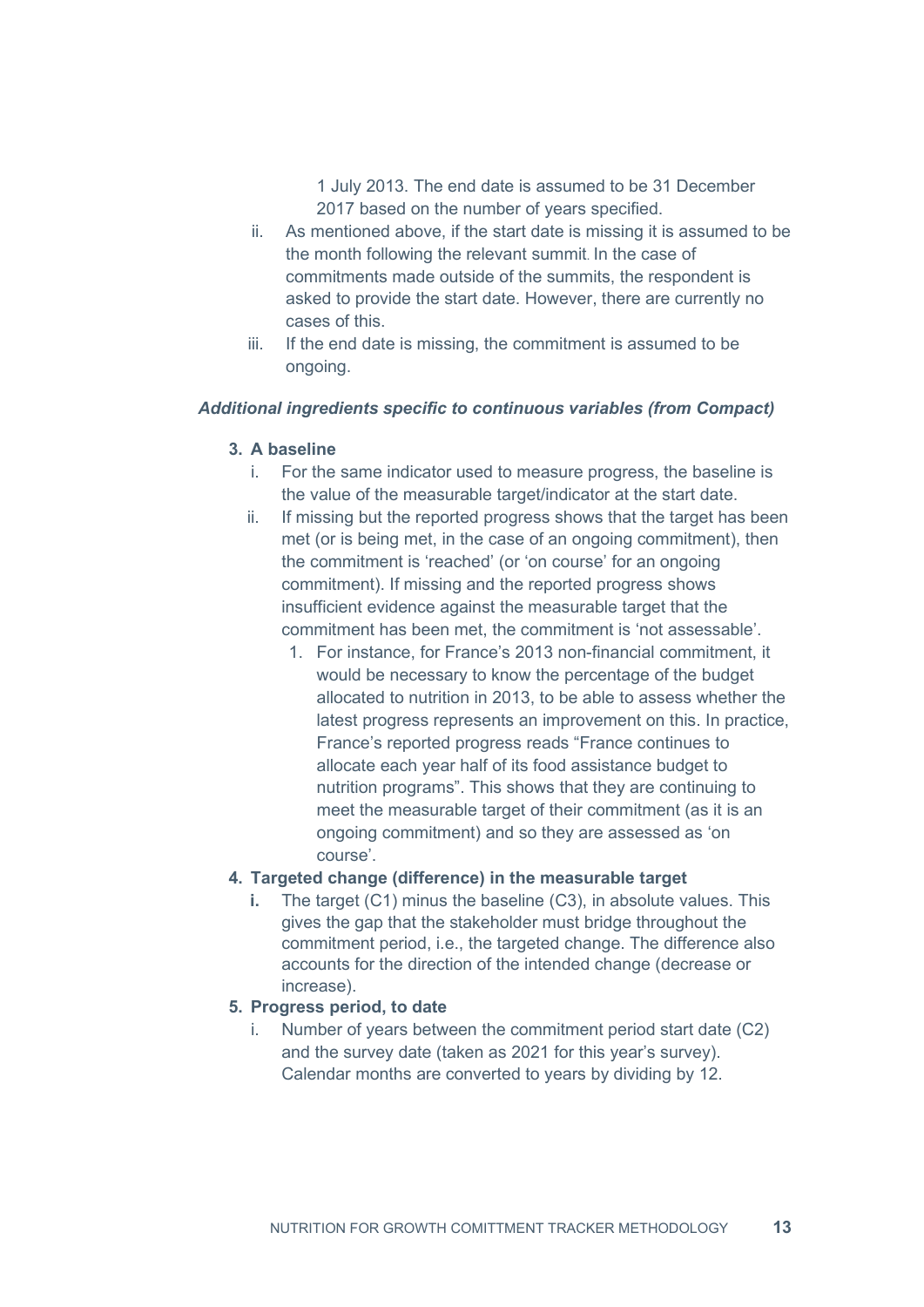- ii. When the commitment end date has already passed, the progress period is the same as the commitment period (C2), clearly denoting this in the field for assessment.
- **6. 'Expected' progress, annual (or monthly, where applicable)**
	- i. The targeted change (C4) divided by the number of years (or months, where applicable) in the commitment period (C2), assuming linearity.
- **7. 'Expected' progress to date**
	- i. The expected progress on an annual (or monthly) basis (C6), multiplied by the progress period (C5). This estimates the progress that 'should' have taken place by this stage, assuming a linear change.

#### **D. Data on progress (from N4G surveys)**

- **1. Latest progress on the measurable target, 1 June 2020–31 May 2021 (12 months)**
	- i. This represents the 'actual' progress to date.
	- ii. The reported progress on the specific measurable target
		- 1. Using the above examples, France's commitment to allocate 50% of its food assistance budget to nutrition programs, the information needed to measure this is the percentage of this budget dedicated to nutrition. The information received from the survey should relate to this.
		- 2. The information needed to measure progress against Benin's commitment to "develop a strategy" is whether a strategy was developed or not. Information should therefore relate to this.
	- iii. If missing, the assessment is performed using data from the 2019 N4G survey, assuming no further change.
	- iv. If missing for both the 2021 and 2020 N4G surveys, the commitment is 'not assessable'.
- **2. Previous progress on the measurable target, 1 June 2020–31 May 2021 (12 months)**
	- i. In cases where a commitment has been assessed as 'reached' in previous N4G surveys, these are automatically assessed as 'reached' for the 2021 N4G survey. This is because once a stakeholder has reached a commitment, they have fulfilled the requirements on that commitment and achieved their goal. This result is therefore carried forward to reflect the fact that the commitment has already been fulfilled. If the commitment has been reached outside the original commitment period, then this is assessed as 'reached' but it is noted in the basis for assessment field that this was done outside of the original period.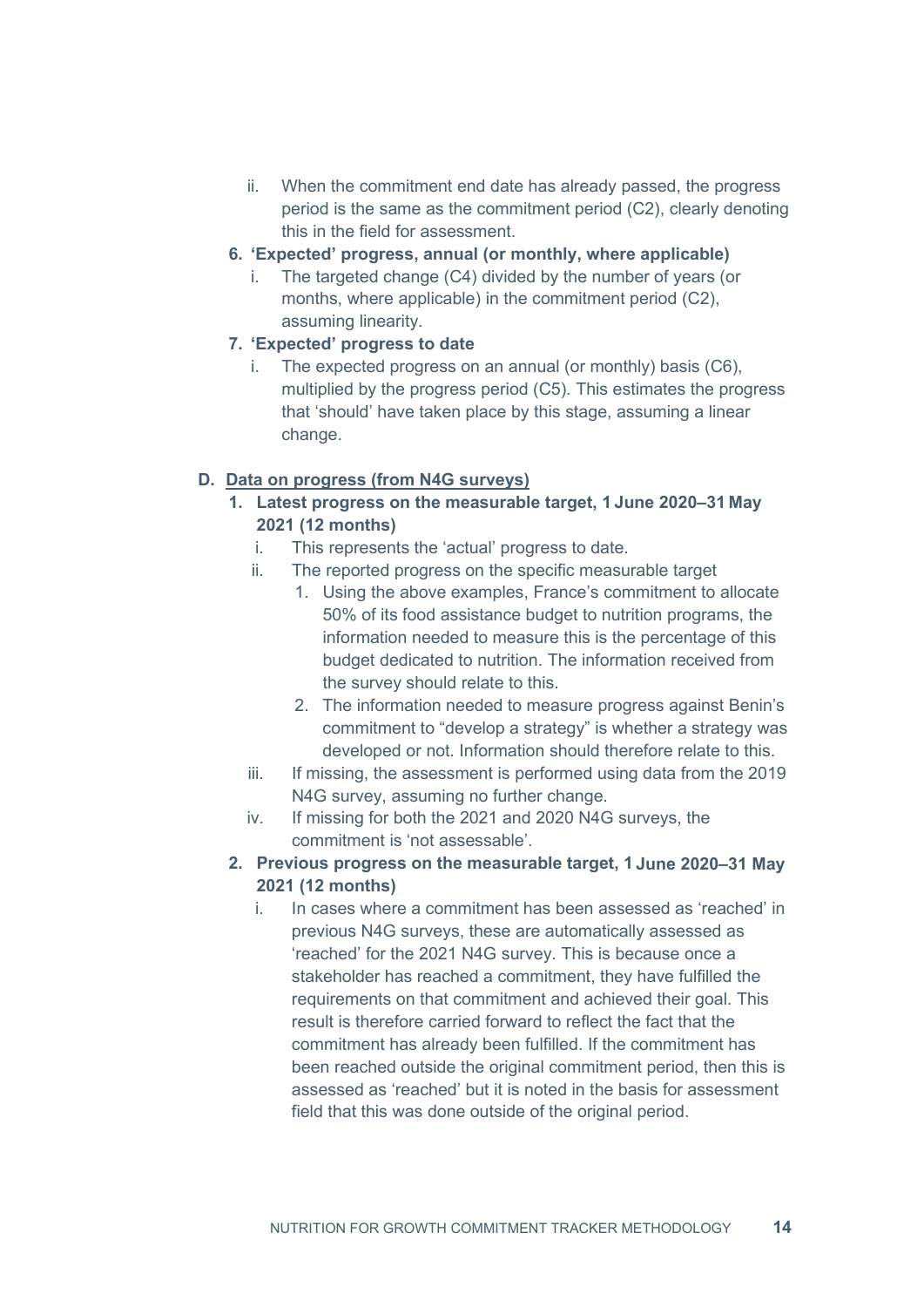- ii. In these cases, the respondent is still asked to provide information related to the commitment, to highlight the work that they are still doing in the area of their commitment. This information is published in the reported progress field, but does not feature as part of the assessment.
- iii. In all other cases, where the commitment has not already been reached, the latest data (D1) is always prioritised. Where this data is not assessable (the reported information does not relate to the measurable target of the commitment), historic data from the 2020 N4G survey is used.

#### *Progress assessment*

The progress assessment can be classified as:

#### **1. REACHED**

a. If reached in a previous N4G survey, and no contradictory information has been received in subsequent years as specified above.

b. Continuous variable:

If the progress reported in D1 both (a) relates to the measurable target as set out in C1, and (b) is greater than or within 0.1% of the continuous target in C1.

c. Binary variable:

If the progress reported in D1 both (a) relates to the measurable target as set out in C1, and (b) states (or can be directly inferred) that the target has been fully met.

Further denoting on the 'basis for assessment section' if reached outside the specified commitment period.

#### **2. ON COURSE**

#### a. Continuous variable:

i. Commitment has a defined end date: If the reported progress in D1 both (a) relates to the measurable target as set out in C1, and (b) is greater than or within 0.1% of the 'expected' progress to date (C7)

ii. Commitment is assumed to be ongoing: If the reported progress in D1 both (a) relates to the measurable target as set out in C1, and (b) is greater than or within 0.1% of the baseline (C3). This is because with no end date, any progress is considered 'on course', no matter how small.

#### b. Binary variable:

i. Commitment has a defined end date: If the reported progress in D1 both (a) relates to the measurable target as set out in C1, and (b) shows sufficient evidence that these goals can be met by the end date in C2.

ii. Commitment is assumed to be ongoing: If the reported progress in D1 both (a) relates to the measured goals as set out in C1, and (b) shows sufficient evidence that these goals are being met.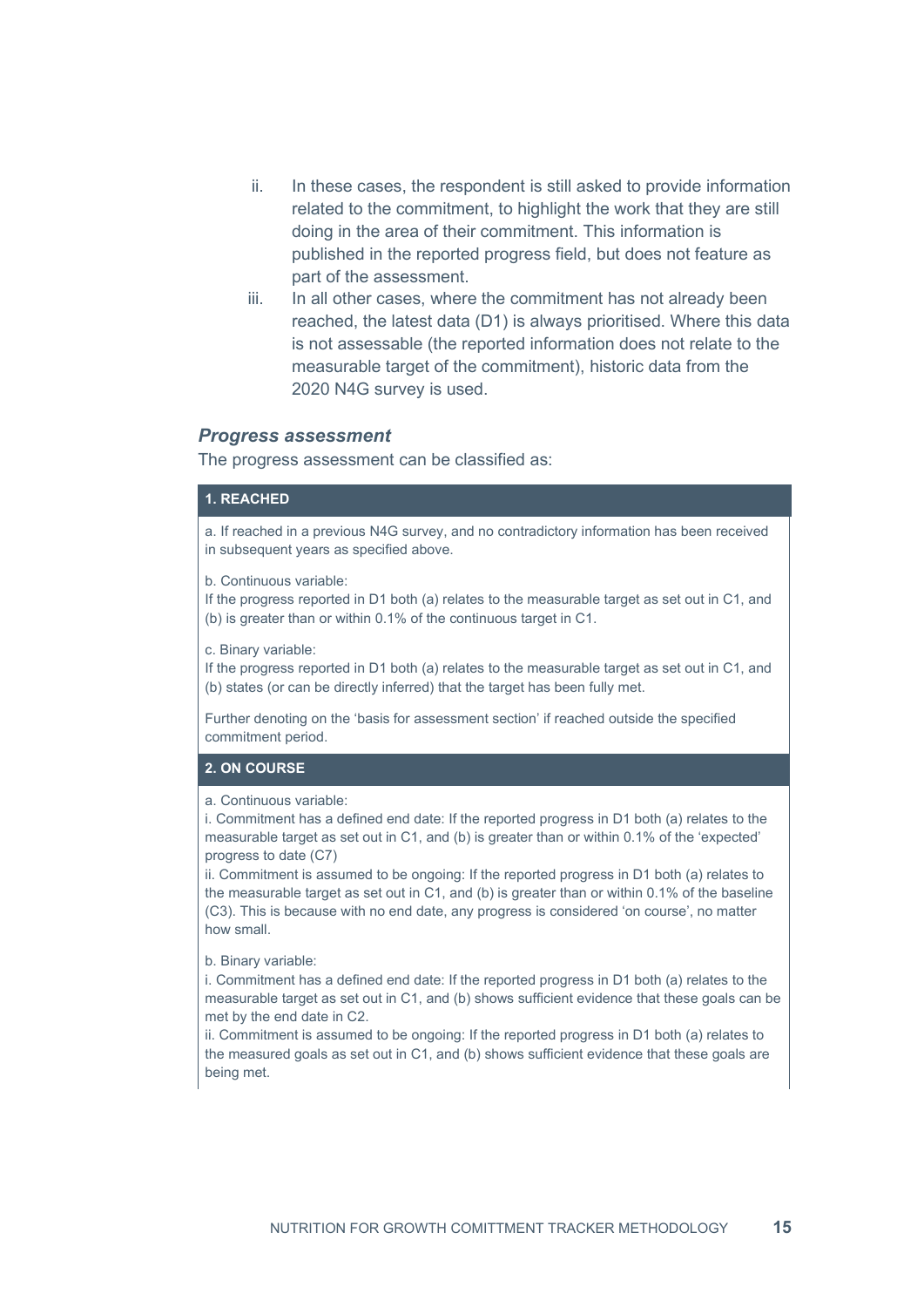#### 3. OFF COURSE

a. Continuous variable:

i. Commitment has a defined end date: If the reported progress in D1 both (a) relates to the measurable target as set out in C1, and (b) is less than the 'expected' progress to date (C7) (and beyond the 0.1% threshold).

ii. Commitment is assumed to be ongoing: If the reported progress in D1 both (a) relates to the measurable target as set out in C1, and (b) is less than the baseline (C3) (and beyond the 0.1% threshold).

b. Binary variable:

i. Commitment has a defined end date: If the reported progress in D1 both (a) relates to the measured goals as set out in C1, and (b) shows insufficient evidence that these goals can be met by the end date in C2.

ii. Commitment is assumed to be ongoing: If the reported progress in D1 both (a) relates to the measured goals as set out in C1, and (b) shows insufficient evidence that these goals are being met.

#### **NOT CLEAR**

a. If the reported progress in D1 does not relate to the measurable target as set out in C1.

**5. NO RESPONSE**

a. If there is no reported progress in D1 as part of the 2021 N4G survey and the commitment was not assessed as reached from prior N4G surveys.

#### <span id="page-15-0"></span>**Business constituency**

At the 2013 summit, stakeholders in the business constituency committed "to putting good nutrition at the core of business practice". The full commitment from the constituency continues: "As a first step, we will support the productivity and health of our workforces by introducing a nutrition policy and improving policies for maternal health, including support for breastfeeding mothers. Some businesses will also take further steps by improving the nutrition delivered by food systems so that mothers and children have access to the affordable, nutritious foods they need. We will also look to initiatives, such as the Scaling Up Nutrition (SUN) Business Network, as a platform to help facilitate accountable, transparent business engagement to improve nutrition".

#### **Business: Workforce**

Businesses made commitments to improve the nutritional status of their employees, which included commitments to a nutrition policy for a productive/healthy workforce and a maternal health/breastfeeding policy.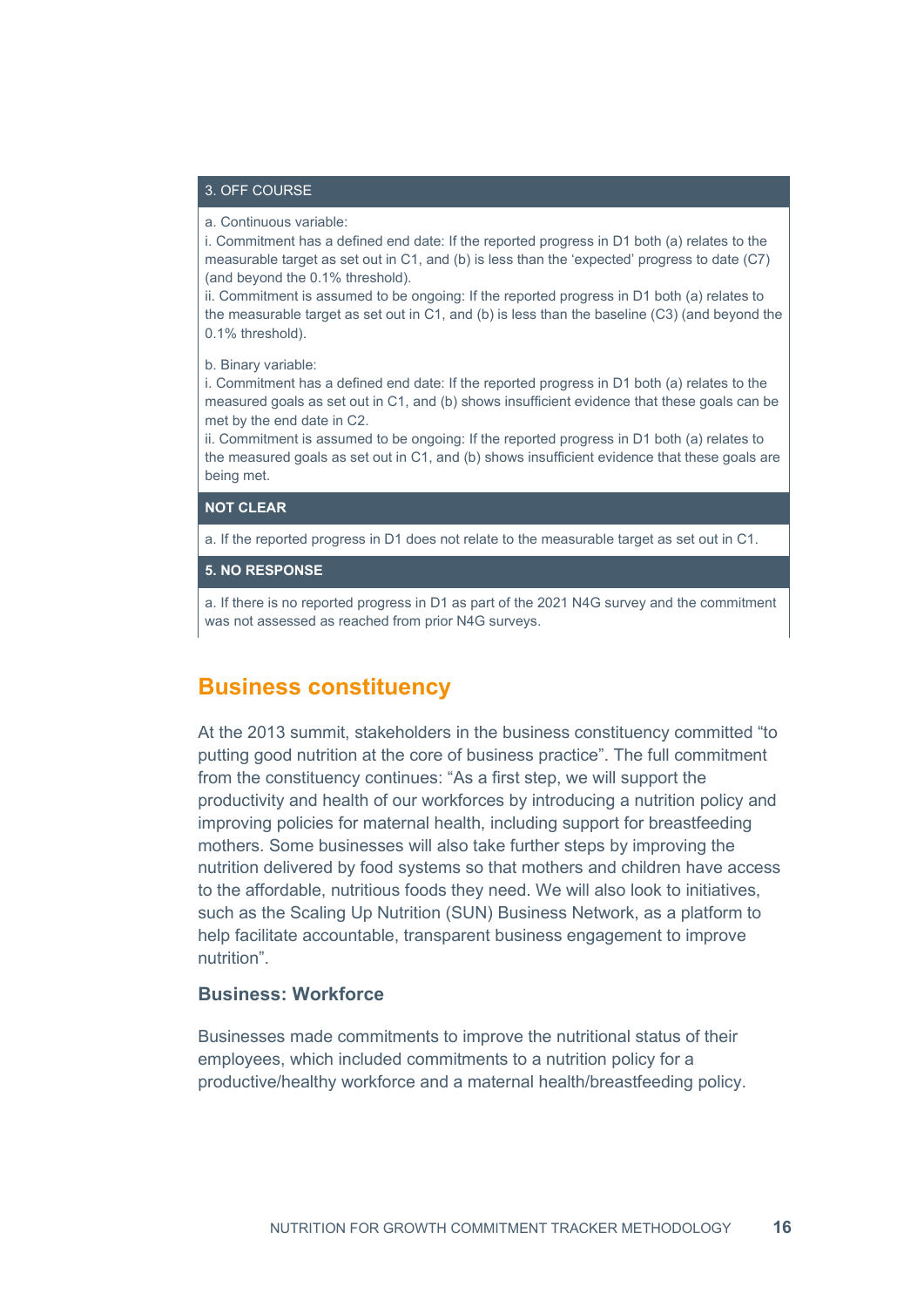#### *Ingredients*

For the 2021 N4G cycle, respondents are asked to provide data from 1 June 2020–31 May 2021.

The following ingredients are derived to perform a progress assessment, including reasoned assumptions and actions when these are unspecified or unclear:

#### **E. Original commitment (from Compact)**

- **1. Commitment for a nutrition policy for a productive/healthy workforce** 
	- i. This shows binary information (yes/no) on whether the business has committed to nutrition policy for a productive/healthy workforce.
- **2. Targeted number of employees, nutrition policy for productive/healthy workforce** 
	- i. The specific number of targeted employees to be covered by the policy, in the reported level of accuracy.
	- ii. This information is additional to the commitment. Therefore, the commitment is still valid if this information is missing.
- **3. Commitment for a maternal health/breastfeeding policy**
	- i. This shows binary information (yes/no) on whether the business has committed to maternal health/breastfeeding policy or not.
- **4. Targeted number of employees, maternal health/breastfeeding policy**
	- i. The specific number of targeted employees to be covered by the policy, in the reported level of accuracy.
	- ii. This information is additional to the commitment. Therefore, the commitment is still valid if this information is missing.

#### **F. Data on progress (from N4G surveys)**

- **1. Latest progress on nutrition policy for a productive/healthy workforce, 1 June 2020–31 May 2021**
	- i. Respondents self-assess their progress based on a five-point ordinal scale:
		- 1. Little or no progress
		- 2. Some progress
		- 3. Final development stage
		- 4. Partial rollout
		- 5. Fully implemented
- **2. Number of employees covered by the nutrition policy for a productive/healthy workforce, 1 June 2020–31 May 2021**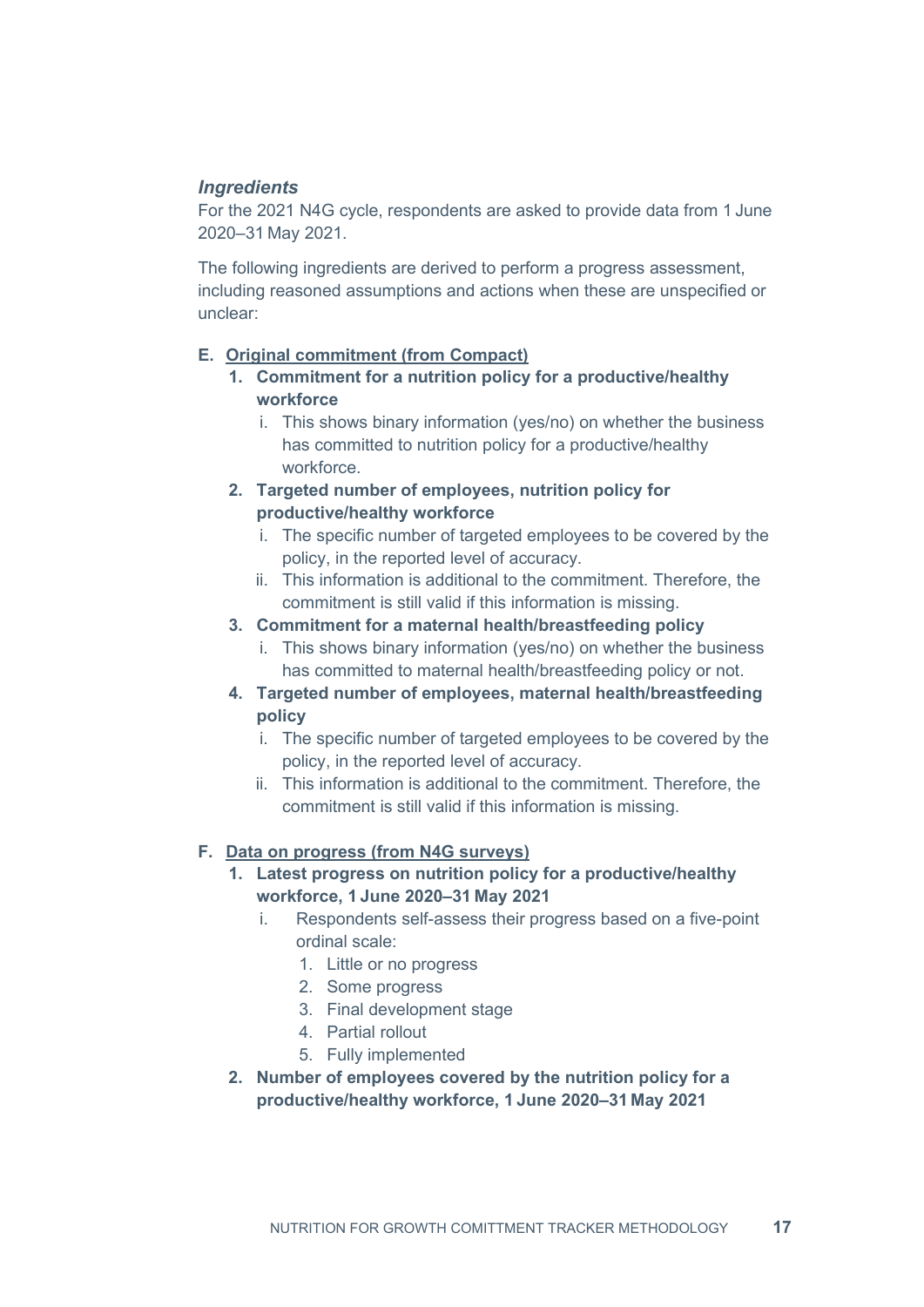- i. The exact number of employees that are covered by the policy during the period 1 June 2020–31 May 2021. If the reported accuracy does not match the one of the original Compact, then it is converted to match it.
- **3. Latest progress on maternal health/breastfeeding policy, 1 June 2020–31 May 2021**
	- i. Respondents self-assess their progress based on a five-point ordinal scale, as above (F1).
- **4. Number of employees covered by the maternal health/breastfeeding policy, 1 June 2020–31 May 2021**
	- i. The exact number of employees that are covered by the policy during the period 1 June 2020–31 May 2021. If the reported accuracy does not match the one of the original Compact, then it is converted to match it.

#### *Progress assessment*

The progress assessment for both the nutrition policy for productive/healthy workforce and maternal health/breastfeeding policy follow the same process.

The progress assessment for the **nutrition policy for productive/healthy workforce** can be classified as:

#### **1. REACHED COMMITMENT**

a. If reached in a previous N4G survey, and no contradictory information has been received in subsequent years as specified above.

- b. If the targeted number of employees is specified:
- when F1 is indicated as 'fully implemented' **and** F2 is greater than or within 0.1% of E2.
- c. If the targeted number of employees is not specified:
- when F1 is marked as 'fully implemented'.
- any information supplied for F2 is still published in the 'reported progress' filed, but this is not used for the assessment.

Further denoting on the 'basis for assessment section' if reached outside the specified commitment period.

#### **2. ON COURSE**

- a. If the targeted number of employees is specified:
- when F1 is indicated as 'fully implemented' **and** F2 less than E2 (beyond the 0.1% threshold).
- when F1 is indicated as 'some progress', 'final development stage' or 'partial rollout', irrespective of the relationship between F2 and E2 (even if greater, the policy still has not reached the targeted population).
- b. If the targeted number of employees is not specified: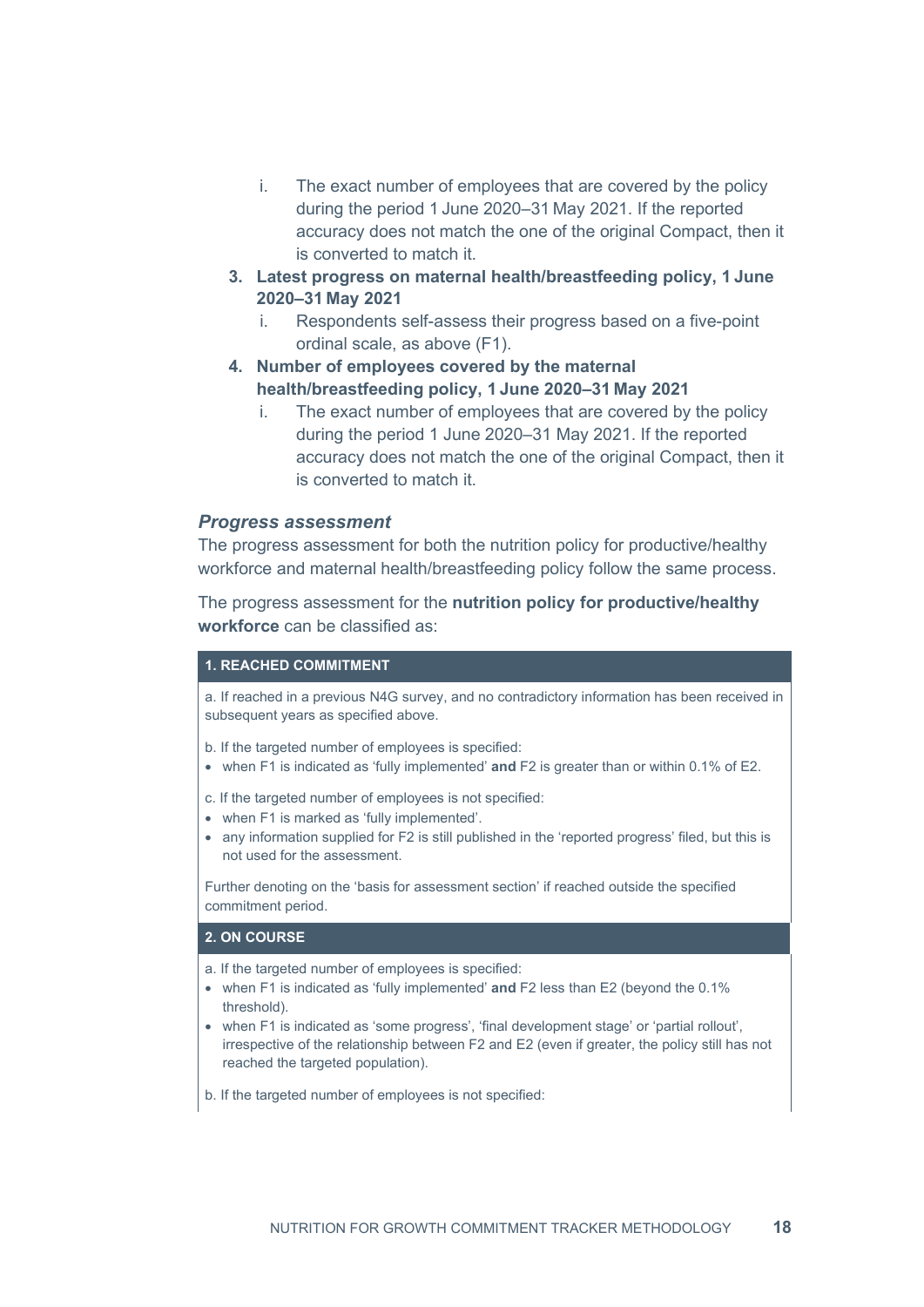- when F1 is indicated as 'some progress', 'final development stage' or 'partial rollout'.
- any information supplied for F2 is still published in the 'reported progress' filed, but this is not used for the assessment.

#### **3. OFF COURSE**

a. If the targeted number of employees is specified:

- when F1 is indicated as 'little or no progress'.
- any information supplied for F2 is still published in the 'reported progress' filed, but this is not used for the assessment.

b. If the targeted number of employees is not specified:

- when F1 is indicated as 'little or no progress'.
- any information supplied for F2 is still published in the 'reported progress' filed, but this is not used for the assessment.

#### **4. NOT CLEAR**

a. If the information provided for F1 is not an option on the five-point scale.

#### **5. NO RESPONSE**

a. If there is no reported progress for F1 as part of the 2021 N4G survey, and the commitment was not assessed as reached from prior N4G surveys.

The progress assessment for the **maternal health/breastfeeding policy** can be classified the same as above, replacing:

- $\bullet$  F<sub>2</sub> for F<sub>4</sub>
- F1 for F3
- $F2$  for  $F4$ .

#### **Business: Non-workforce**

In addition to details on their workforce commitments, respondents from the business constituency are asked to provide the latest progress on any nonworkforce commitments that they have made. Much like the donor nonfinancial commitments, the assessment is dependent on the level of detail provided by the respondents, and results are assessed independently by different GNR assessors and discrepancies resolved through mutual discussion.

The ingredients and assessment follow the same approach as the donor nonfinancial commitments, with only one difference:

Some commitments based on continuous variables represent new activities, and so the baseline (C3) is taken as zero. For instance,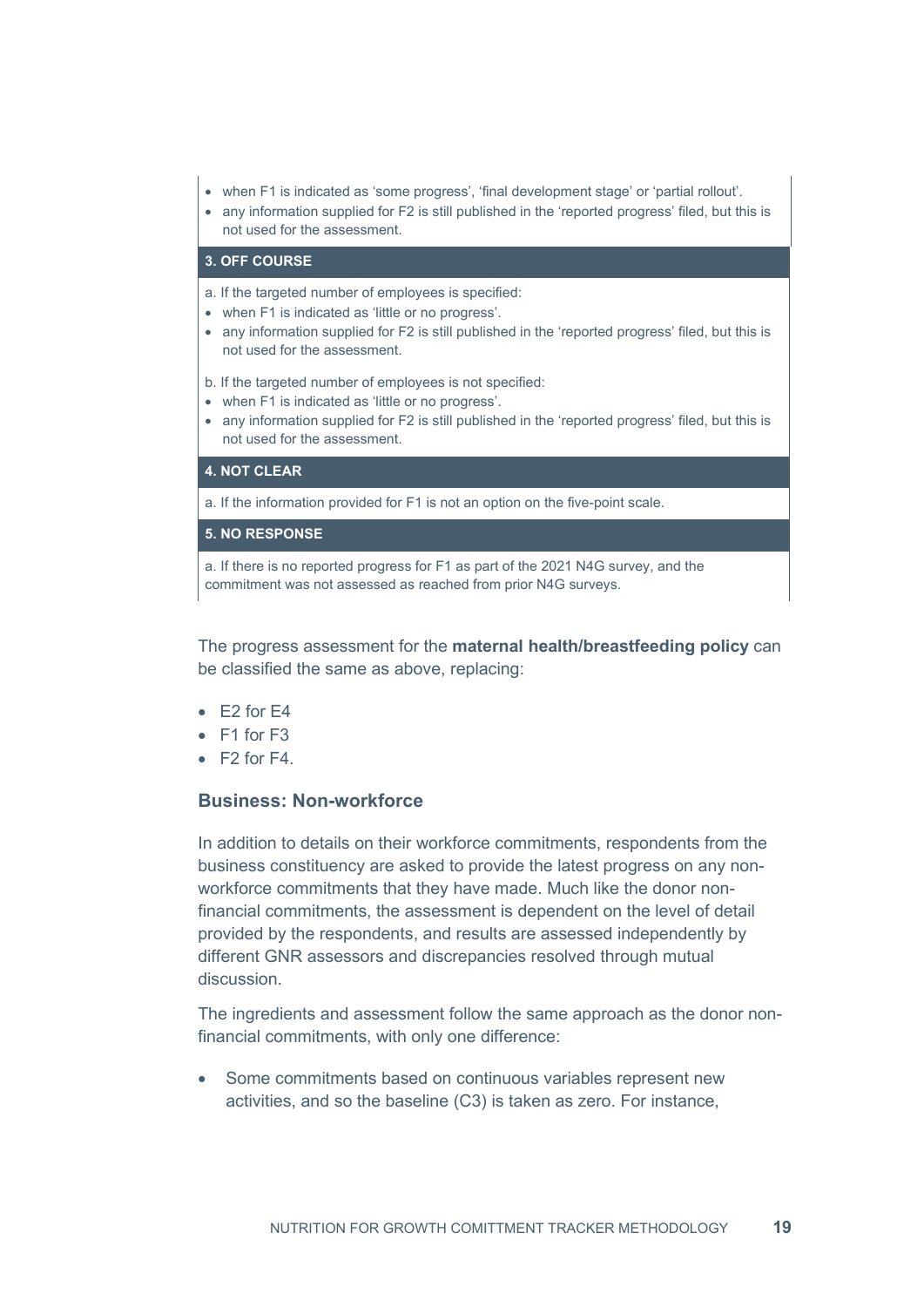Ajinomoto's 2013 non-workforce reads "2015–2017: Nutrition improvement of 200,000 weaning children, 100,000 pregnant and lactating mothers, and 250,000 school-age children, through Koko Plus supplement (Ghana Nutrition Improvement Project)". This is a measurable and continuous variable, which began from a starting point of zero. This particular example would be subject to the aforementioned processes regarding an achievement with an expired end date.

### <span id="page-19-0"></span>**CSO constituency**

CSOs have the same commitment types as donors: financial and nonfinancial. The full commitment of this constituency reads as follows: "Civil society specifically commits to mobilise private resources to support the scaleup of nutrition programmes, particularly in fragile states, and to coordinate actions to help ensure harmonised and aligned responses to undernutrition. We will also advocate for and help strengthen the transparency of information to allow citizens to hold their governments to account for their commitments and to drive forward action and progress on nutrition."

#### **CSO: Financial**

Follows the same approach as donor financial.

#### **CSO: Non-financial**

Follows the same approach as donor non-financial.

#### **Country constituency**

Country governments made the following commitment at the inaugural N4G summit in 2013: "Governments addressing undernutrition specifically commit to provide strong national leadership to strengthen and develop high quality, validated, costed national nutrition plans and mobilise domestic resources for them. We will scale up the implementation of evidence based, cost effective solutions, which significantly impact undernutrition, and we will adapt programmes that are sensitive to the determinants of poor nutrition and encourage the achievement of better nutrition outcomes − across all development sectors." Countries made four types of commitment: impact, financial, policy and program.

#### **Country: Impact**

Follows the same approach as donor non-financial (continuous variable), with two differences: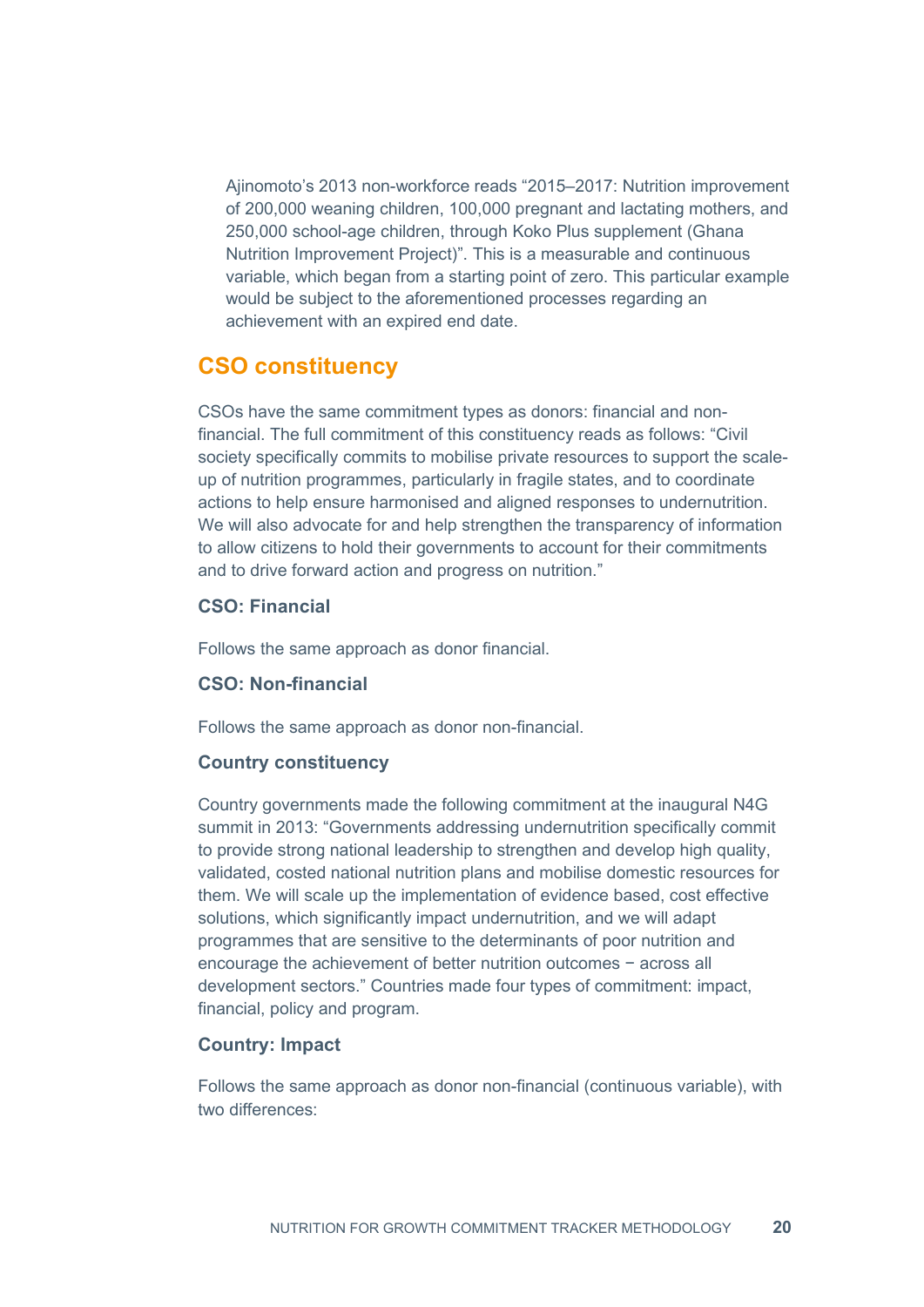- The end date (C2) is assumed to be 2020.
- The latest progress (D1) is often reported using the most up-to-date survey data available, which will likely occur earlier than the reporting period of 1 June 2020–31 May 2021. The progress period (C5) is therefore defined as the number of years (or months, if applicable) between the commitment date (C2) and the year of the latest survey data quoted in the reported progress (D1).

#### **Country: Financial**

Follows the same approach as donor non-financial. Country financial commitments do not follow the same approach as donor or CSO financial. These country commitments may be based on binary or continuous variables. The comparison to the non-financial assessment approach is therefore more appropriate.

#### **Country: Policy**

Follows the same approach as donor non-financial.

#### **Country: Program**

Follows the same approach as donor non-financial.

#### <span id="page-20-0"></span>**UN agency constituency**

UN agencies did not make a commitment as a constituency at the 2013 summit, and do not have any subcategories for their commitment types. These are therefore referred to simply as 'UN agency commitments'.

#### **UN agency: Commitment**

Follows the same approach as donor non-financial.

#### <span id="page-20-1"></span>**'Other' constituency**

The current constituency definition does not include all the organisations that made N4G commitments. Namely, Grand Challenges Canada, the Centre for Agriculture and Bioscience International, the Consultative Group on International Agricultural Research, and the Global Alliance for Improved Nutrition do not fit into these categories. Therefore, for the time being these are simply presented as 'other' organisations. Like UN agencies, there are no subcategories for commitment types here, and so these are similarly referred to as 'other commitments'.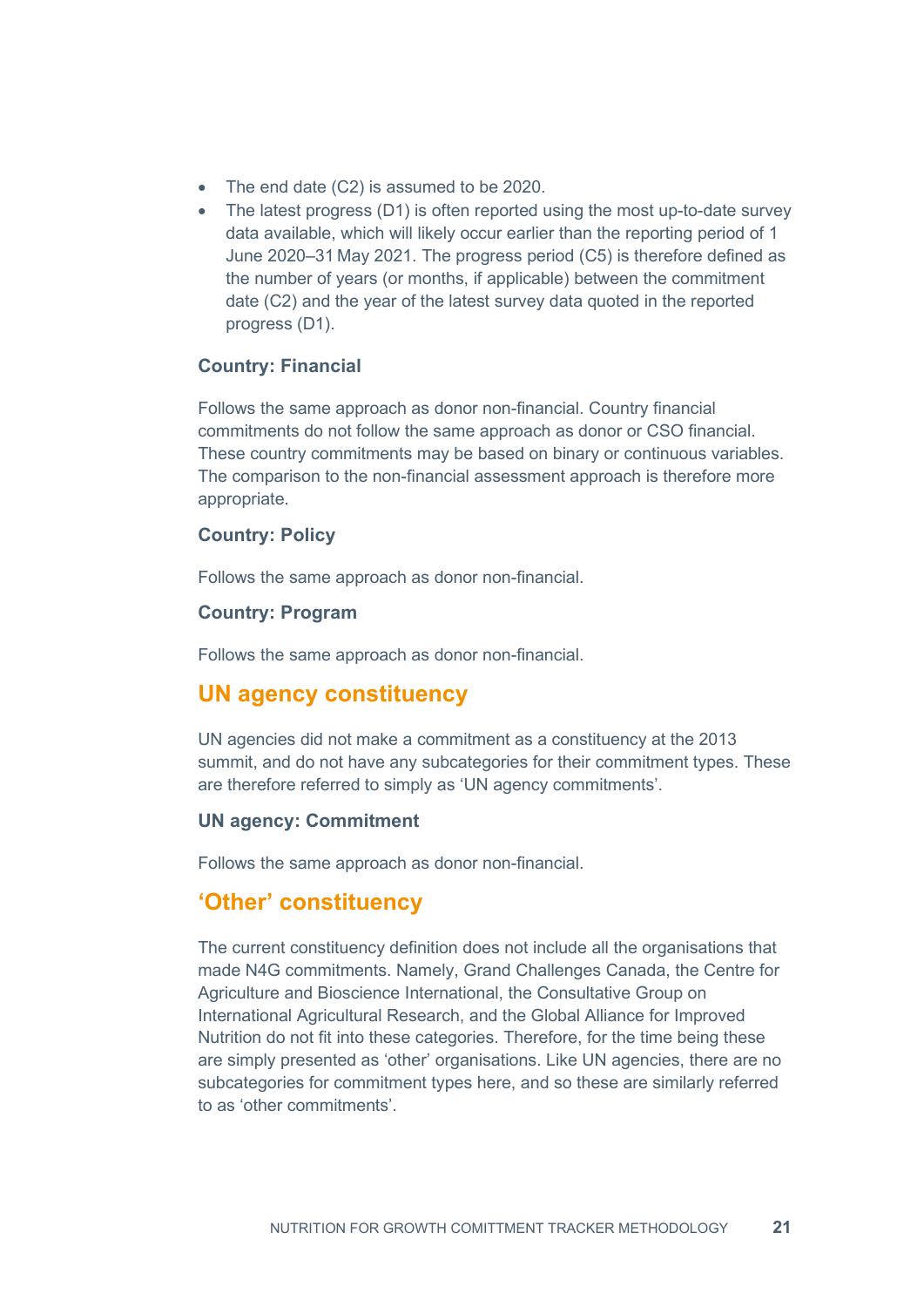### **'Other': Commitment**

Follows the same approach as donor non-financial.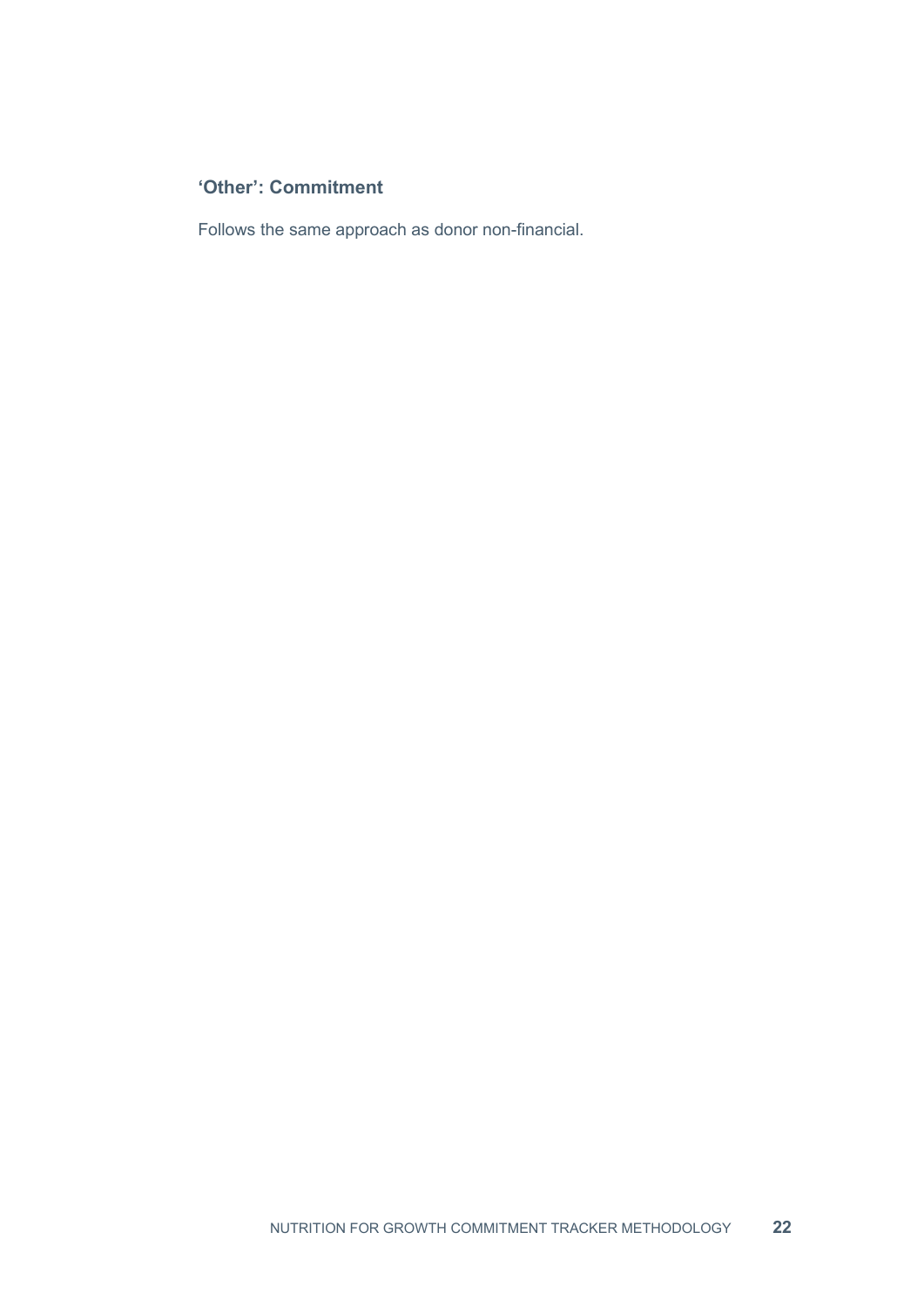## <span id="page-22-0"></span>**Multiple commitments as one**

Some commitments have multiple commitment components (such as items in a bullet point list). In these cases, each element is judged separately, and found to be either 'off course', 'on course', or 'reached commitment'. These individual results are then aggregated up to the commitment level, giving the following permutations:

- In cases where at least half of the individual components are 'on course' or 'reached commitment', the commitment is judged as 'on course'.
- If more than half of the individual components are 'off course', then this result is applied to the whole commitment.
- If all individual components are 'reached commitment' then this result is applied to the whole commitment.
- If at least half of the individual components are 'no response', then the commitment is assessed as 'not clear'.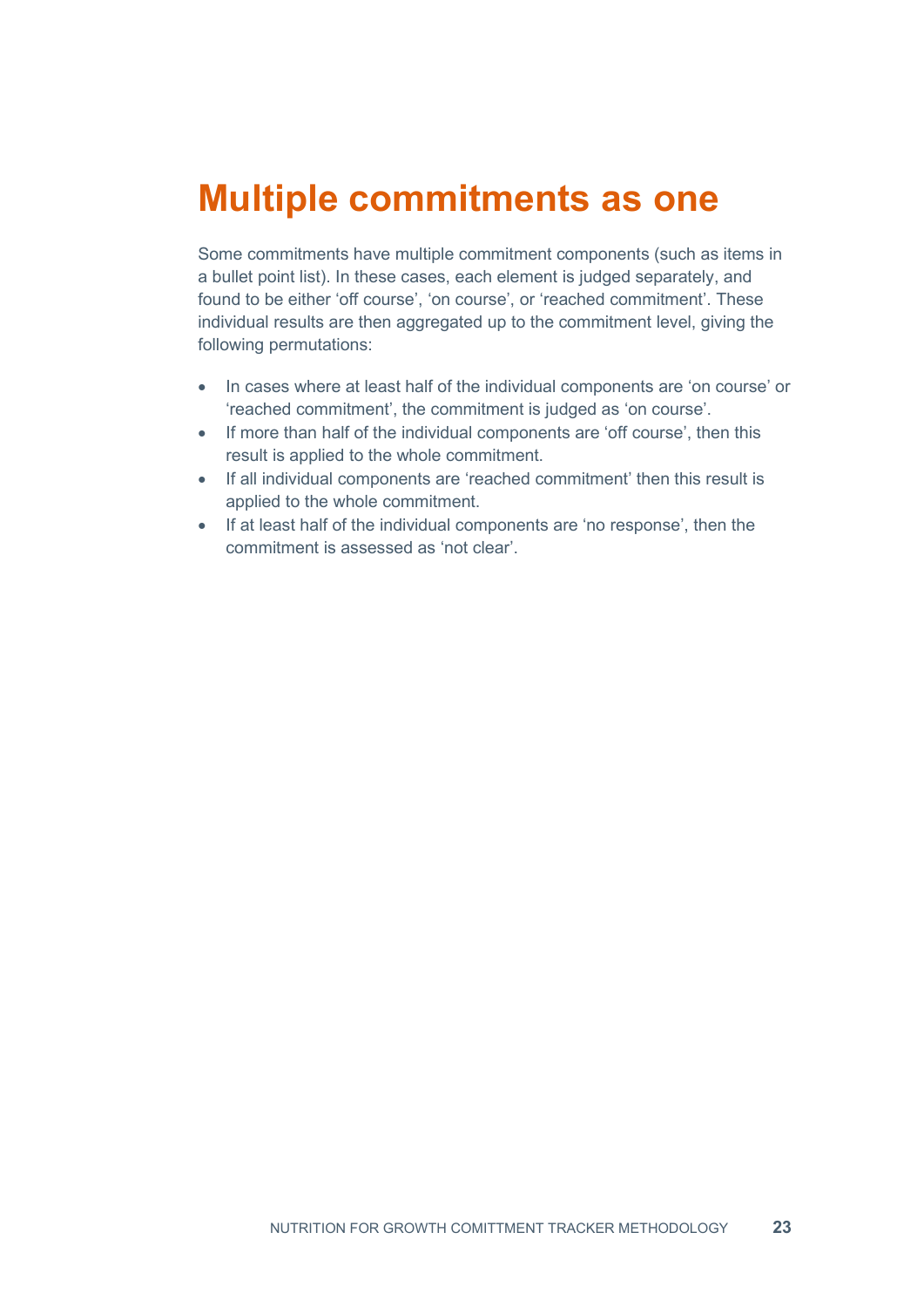# <span id="page-23-0"></span>**Analysis methodology for the**  *2021 Global Nutrition Report*

### <span id="page-23-1"></span>**Standardisation of commitments for progress reporting**

In the *[2021 Global Nutrition Report: The state of global nutrition](http://www.globalnutritionreport.org/reports/2021-global-nutrition-report)*, we analysed progress by stakeholders by commitment and constituency type in 2020 with preliminary reports of progress in 2021 for commitments made at the N4G 2013 and 2017 summits.

While commitments are made in one of several categories by different stakeholders (e.g., countries make impact, policy, programme or financial commitments), many commitments had multiple commitment components (e.g., two goals within one commitment).

Given this unique situation, in the 2020 and 2021 analysis of progress, it was deemed necessary to disaggregate some commitments. This was to ensure a standardised approach moving forward for comparing commitments but also to provide an opportunity to compare progress made over time using longitudinal methods. We also wanted to ensure comparability across and within stakeholder groups, so undertook a standardisation which involved disaggregation of those commitments that had multiple components into unique commitment goals. Another reason for disaggregating the multiple commitments was to have an accurate analysis of alignment of commitments to the global nutrition targets.

An intensive review of each commitment was undertaken. Those commitments that had multiple components that were distinct were disaggregated into their own individual rows. For instance, if a country impact commitment targeted reduction in stunting, wasting and anaemia, these were disaggregated into three unique commitment goals.

No change was made to the progress assessment for those commitments that were disaggregated into unique commitment goals. As noted in [Chapter 4 of](http://www.globalnutritionreport.org/reports/2021-global-nutrition-report/chapter-four)  the *[2021 Global Nutrition Report](http://www.globalnutritionreport.org/reports/2021-global-nutrition-report/chapter-four)*, these unique commitment goals (also termed individual commitment components) are each assessed on their own merit, and the result of the overall commitment is based on majority of these goals (components) being on course or not.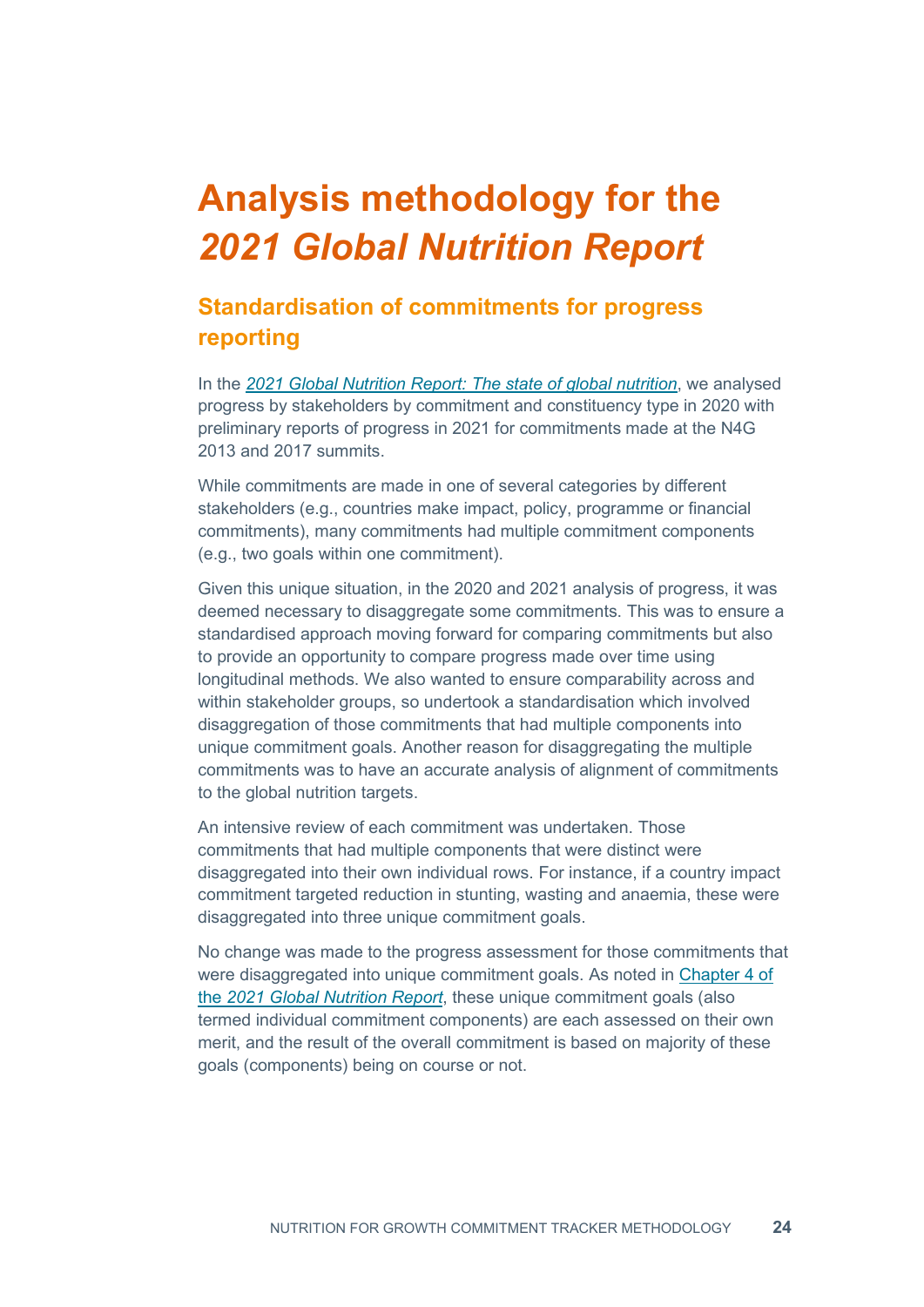As of 2020, the N4G Tracker had documented 391 commitments of which 357 were made at the N4G Summit in 2013 and 34 in the N4G Summit in 2017. Disaggregated by unique commitment goals, there was a total of 481 unique commitment goals.

In the process of review, it was also determined that 27 commitment goals were made outside of the two summits and thus were excluded from the analysis. This left us with a sample size of 456 unique commitment goals made at the 2013 N4G and the 2017 Global Nutrition Summit. Of these, 416 unique commitment goals were made at the 2013 N4G Summit and 40 were made at the 2017 Global Nutrition Summit.

73 goals have been consistently coded as "not applicable" across all the progress assessments. (For Chapter 4 of the *[2021 Global Nutrition Report](http://www.globalnutritionreport.org/reports/2021-global-nutrition-report/chapter-four)*, these were excluded, leaving us with a sample size of 383 unique commitment goals for the 2020 assessment). As per discussions with the progress assessment team, these 73 commitments are not tracked and are always coded as not applicable. Some of these are commitments listed under businesses that were not required to make commitments, while some are country and donor commitments that are endorsements and not active commitments thus cannot be tracked.

The disaggregation to standardise commitment goals across stakeholders was conducted in Excel while the descriptive analysis was conducted in STATA 17 SE.

Following the standardisation of commitment goals, we merged the datasets for the 2020 and 2021 progress assessments and determined which goals had been met by or prior to 2020 and which had been met in 2021 itself. Of the 55 commitment goals that had been reported as reached, 48 had been reached by or prior to 2020 while 7 had been reached in 2021.

At the time of analysis for Chapter 4 of the *[2021 Global Nutrition Report](http://www.globalnutritionreport.org/reports/2021-global-nutrition-report/chapter-four)* (August 2021) not all the 2021 survey data was available, with reporting and progress assessment being available for 278 of the 456 unique commitment goals (55 reached, 134 on course, 26 off course, 62 no response, and one not assessable commitment goal) being reported on.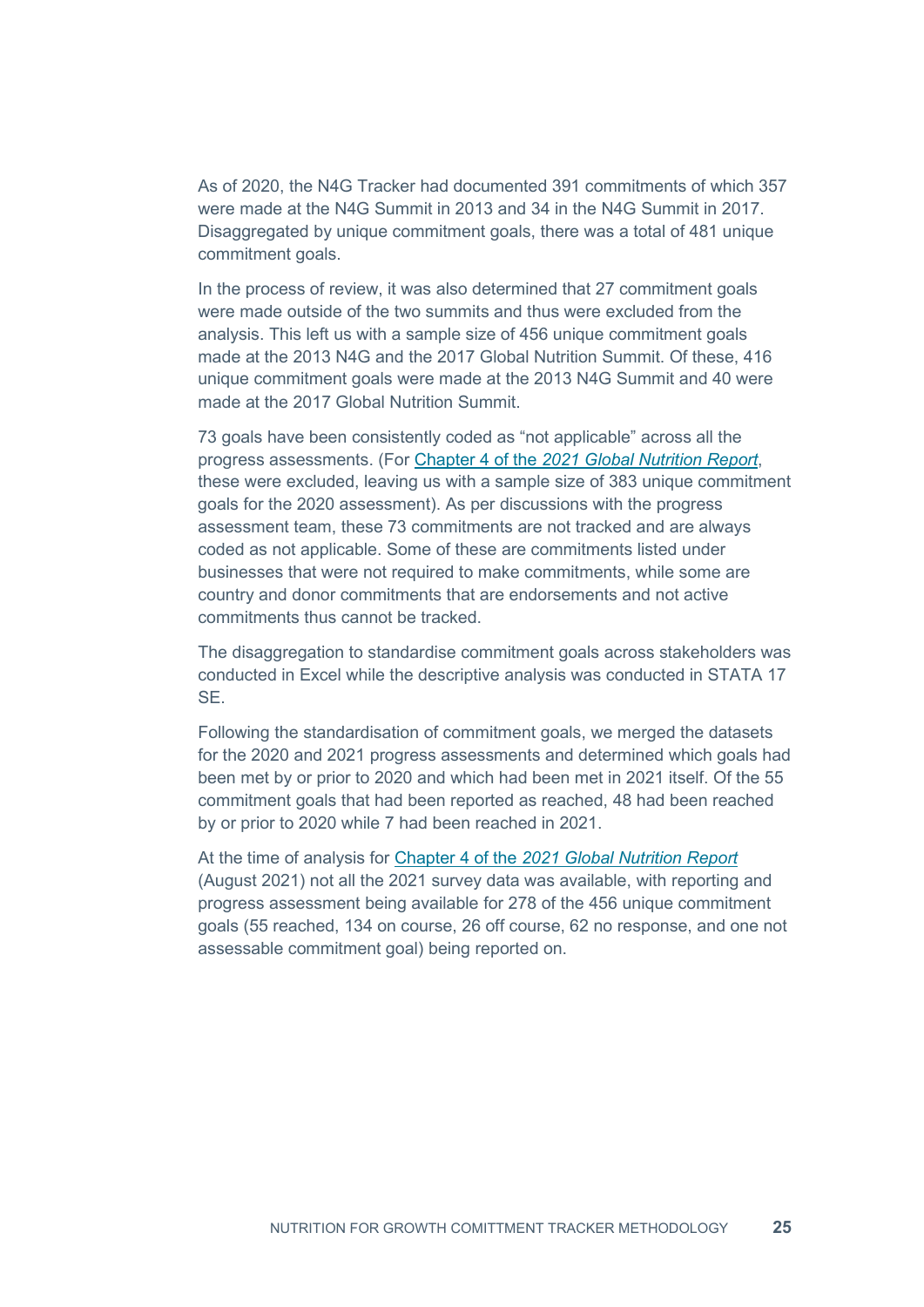# <span id="page-25-0"></span>**Thematic analysis of alignment to global nutrition targets**

A thematic analysis was conducted to assess the alignment of the commitment goals to the global nutrition targets. All coding and descriptive frequency computations were conducted in Excel.

Goals were considered to have a broad alignment to the global nutrition targets if any reference was made to the targets. Each commitment goal was reviewed and assigned to the following codes: reduction of stunting, reduction of anaemia, reduction of low birth weight, prevention of increase in childhood obesity, supporting optimal MIYCN (maternal, infant and young child nutrition), reduction in wasting, reduction in salt/sodium intake, halt in rise of diabetes and obesity.

Any goals that were not aligned to the targets were coded as general nutrition commitment goals.